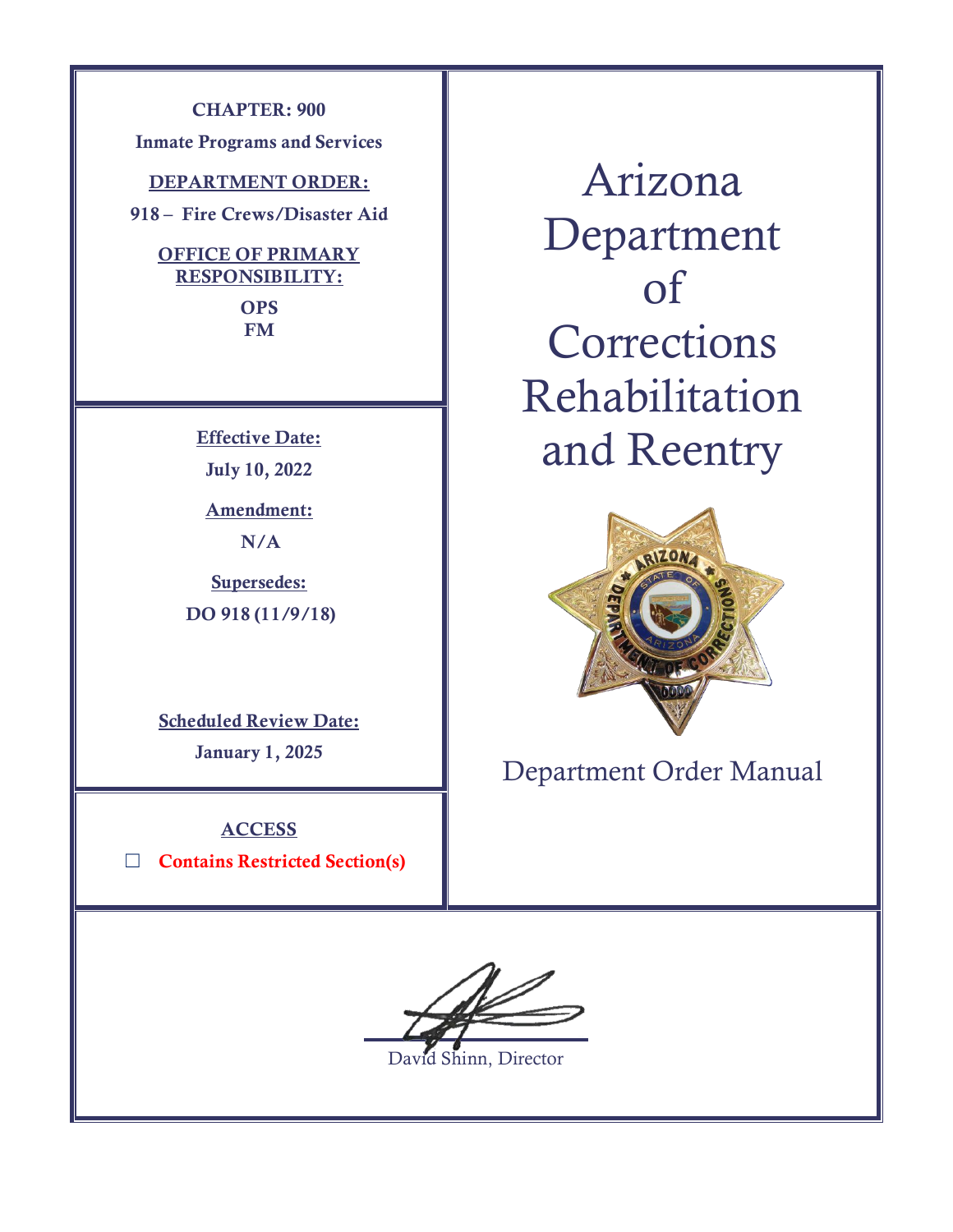# **TABLE OF CONTENTS**

| 1.0 |  |  |  |  |  |
|-----|--|--|--|--|--|
| 2.0 |  |  |  |  |  |
| 3.0 |  |  |  |  |  |
| 4.0 |  |  |  |  |  |
| 5.0 |  |  |  |  |  |
| 6.0 |  |  |  |  |  |
| 7.0 |  |  |  |  |  |
| 8.0 |  |  |  |  |  |
| 9.0 |  |  |  |  |  |
|     |  |  |  |  |  |
|     |  |  |  |  |  |
|     |  |  |  |  |  |
|     |  |  |  |  |  |
|     |  |  |  |  |  |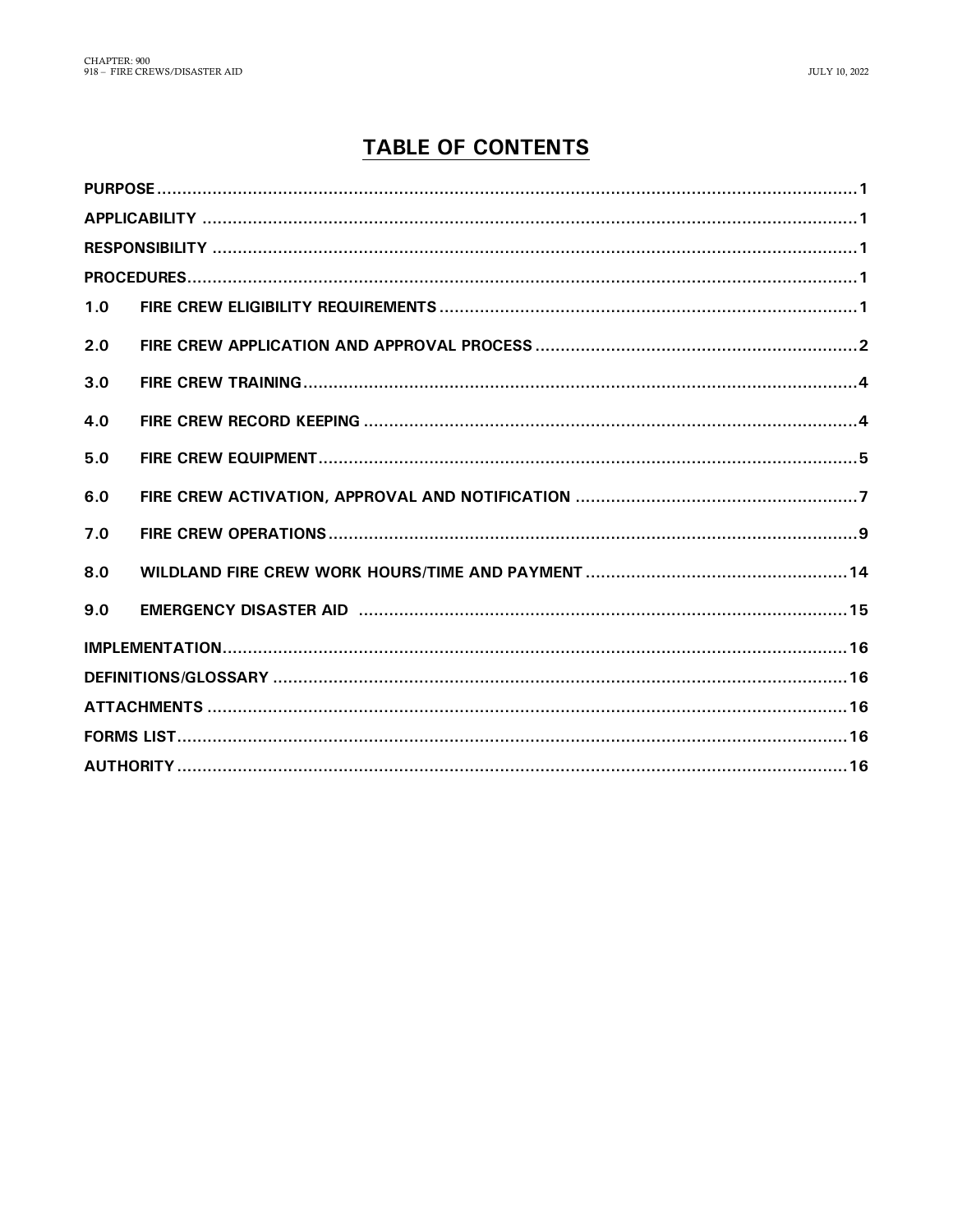# <span id="page-2-0"></span>**PURPOSE**

This Department Order establishes policy and procedures standards for the Inmate Wildland Fire Crew program, the Facility Fire Brigade program, and procedures for crews providing Emergency Disaster Aid during a declared state of emergency to ensure the security, safety and supervision of participating employees and inmates. Department employee and inmate involvement in the Inmate Wildland Fire Crew program, the Facility Fire Brigade program and Emergency Disaster Aid are voluntary. The Fire Crew programs shall comply with pertinent National Wildfire Coordinating Group (NWCG) or National Fire Protection Association (NFPA) Standards, and the National Incident Management System (NIMS) Incident Command System (ICS).

## <span id="page-2-1"></span>**APPLICABILITY**

This Department Order is applicable to Department employees and inmates assigned to a Wildland Fire Crew, a Facility Fire Brigade or inmates and employees providing Emergency Disaster Aid.

## **RESPONSIBILITY**

The Chief Procurement Officer shall ensure a legal Interagency Service Agreement (ISA) exists between the Department and the Arizona Department of Forestry and Fire Management (DFFM) for the obligations of Wildland Fire Crews and for forestry abatement projects utilizing a Wildland Fire Crew.

The **Assistant** Director for Prison Operations shall approve the establishment of each Wildland Fire Crew.

At each institution with a Wildland Fire Crew, the Warden shall oversee the Wildland Fire Crew(s) and appoint a Wildland Fire Crew Sergeant to supervise the institution's program.

The Director, in consultation with the **Assistant** Director for **Facilities Management** and the Fire, **Life** and **Safety** Administrator shall determine which institutions and/or units will house a Facility Fire Brigade. The DFFM has the authority to prescribe fire suppression resources unless that authority has been delegated to a local authority having jurisdiction. A Facility Fire Brigades is required at ASPC-Winslow – Apache Unit. The Apache Unit Facility Fire Brigade shall operate as follows:

- The Facility Fire Brigade shall be restricted to on-site fire protection.
- The **Department** Occupational Safety Consultant (OSC), qualified as the Facility Fire Brigade Leader, shall coordinate the training and response preparation of the Facility Fire Brigade Program.
- The Warden shall oversee the Facility Fire Brigade and, in consultation with the OSC, appoint a Fire Crew Officer to supervise the institution's inmate members.

## <span id="page-2-2"></span>**PROCEDURES**

- <span id="page-2-3"></span>**1.0 FIRE CREW ELIGIBILITY REQUIREMENTS**
	- 1.1 Department employees and inmates shall have:
		- 1.1.1 The ability to:
			- 1.1.1.1 Perform strenuous work (i.e., heavy lifting, shoveling, climbing, and prolonged walking) for several hours. Refer to Attachment A, Fire Crew Essential Functions and Work Conditions, for additional information.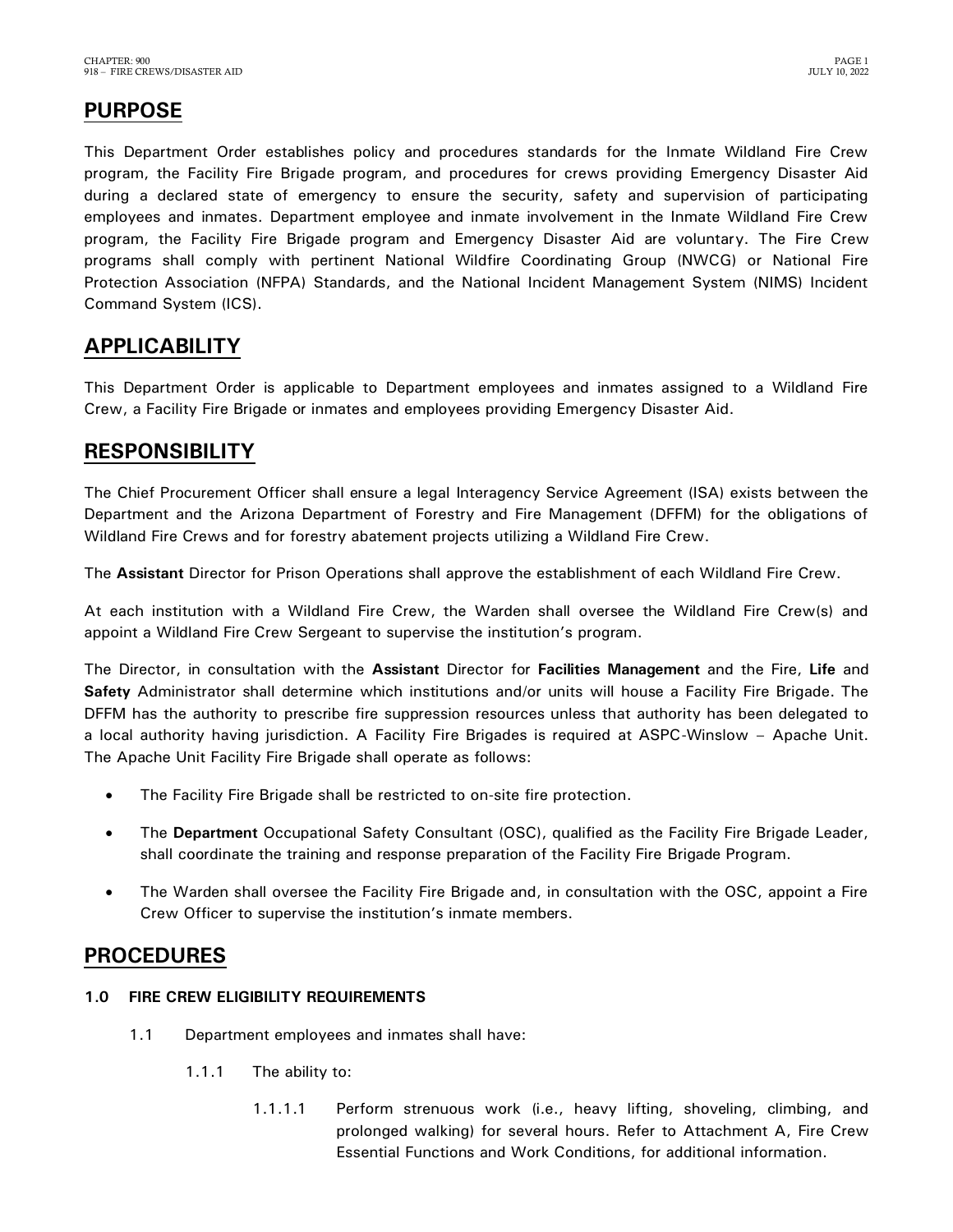- 1.1.1.2 Pass the NWCG Work Capacity Test prior to assignment and on a yearly basis thereafter. For additional information, refer to the Fitness and Work Capacity, available on the NWCG website.
	- 1.1.1.2.1 Facility Fire Brigade members shall be medically screened prior to the Work Capacity Test.
	- 1.1.1.2.2 In accordance with 29 CFR 1910.156(b)(2), prior to participating in Facility Fire Brigade emergency activities, Department employees with heart disease, epilepsy, and/or emphysema shall provide a physician's certificate indicating their fitness to participate.
- 1.1.2 The willingness and ability to work with Department employees and inmates as team members under adverse conditions.
- 1.2 Department employees shall have:
	- 1.2.1 Successfully completed the Correctional Officer Training Academy, with the exception of the OSC.
	- 1.2.2 The ability to be available throughout the year, including any shift or regular days off (RDOs) and the willingness to be called out at any time for a fire. Employees are not on an On-Call or Standby status anytime during this assignment.
	- 1.2.3 A valid Arizona Driver's License.
		- 1.2.3.1 Wildland Fire Crew Department employees **who operate vehicles equipped with air brakes** shall have a Commercial Driver's License (CDL) with Passenger and Air Brake Endorsements. Department employees who do not have a CDL with the Passenger and Air Brake Endorsements shall obtain the CDL with these endorsements within six months of assignment to the Fire Crew.
- 1.3 Inmates shall:
	- 1.3.1 Be eligible for Level 1 or 2 work supervision.
	- 1.3.2 Have no escape history or arson convictions on their record.
	- 1.3.3 Have a sentencing structure allowing them to be available throughout the fire season, with a preference for those available for two or more fire seasons.

### <span id="page-3-0"></span>**2.0 FIRE CREW APPLICATION AND APPROVAL PROCESS**

- 2.1 Department Employees
	- 2.1.1 Department employees shall submit an Employee Fire Crew Application, Form 918-1, to the Deputy Warden. Incomplete Applications shall not be accepted.
	- 2.1.2 The Deputy Warden shall complete his/her portion of the Application and forward it to the Wildland Fire Crew Sergeant or OSC (Applicant Review Board Lead).
	- 2.1.3 The Applicant Review Board Lead shall: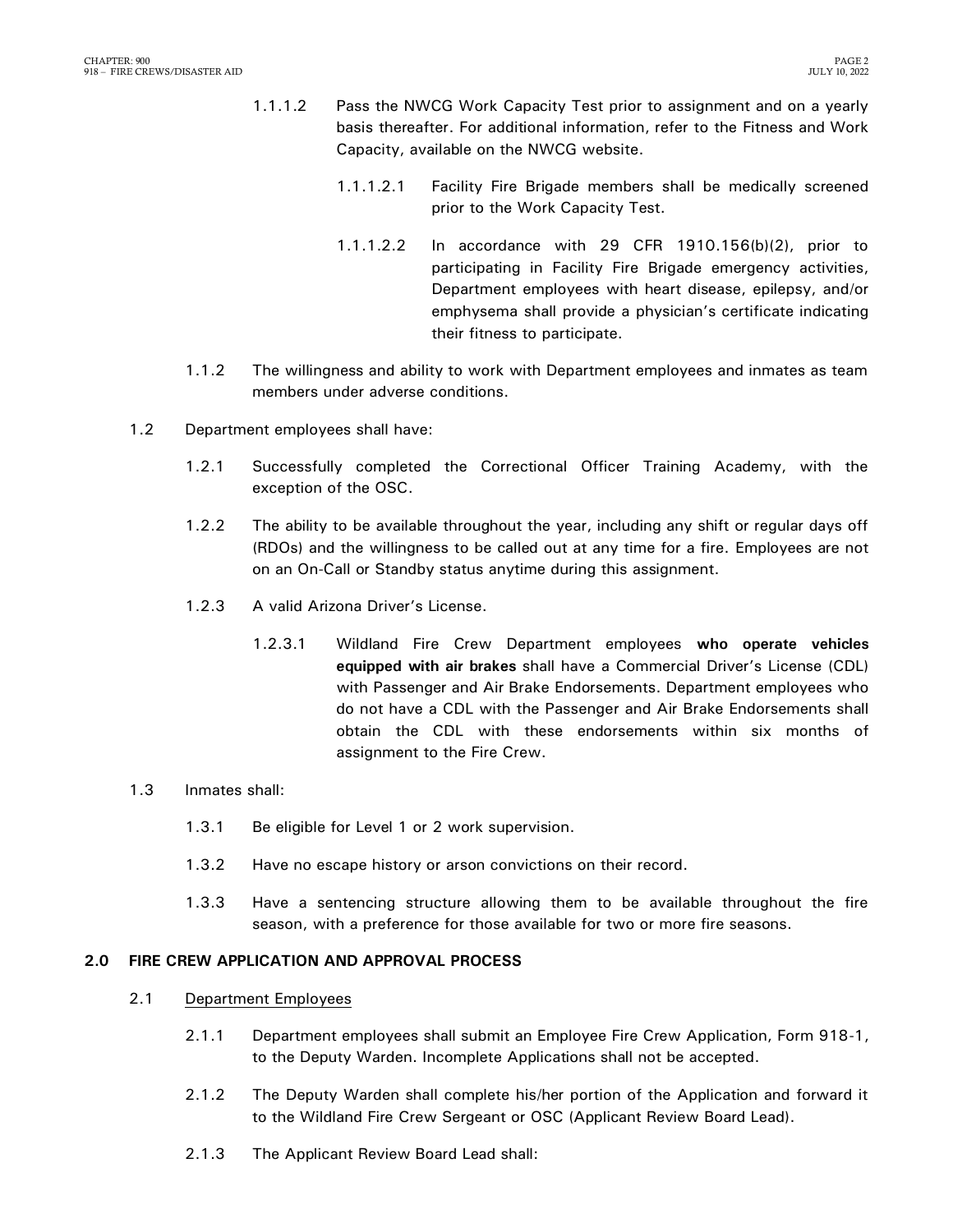- 2.1.3.1 Ensure the employee is scheduled for and completes the interview process with the Applicant Review Board.
- 2.1.3.2 If the Applicant Review Board recommends the applicant, coordinate the applicant's required Arduous Pack Testing with the Testing Administrator.
- 2.1.3.3 If the Applicant Review Board does not recommend the applicant, return the application to the applicant unprocessed.
- 2.1.4 The Testing Administrator shall complete the Testing Administration portion of the form.
	- 2.1.4.1 Only the applications of those who successfully pass the required Arduous Pack Testing shall be forwarded to the Warden or designee for disposition.
- 2.1.5 The Warden or designee shall be the final approving authority.
	- 2.1.5.1 For Facility Fire Brigades, upon approval by the Warden, the Facility Fire Brigade Leader shall notify the Occupational Health Nurse when an applicant is cleared for the medical evaluation and fit testing for respirator usage in accordance with Department Order #404, Fire, Safety and Loss Prevention.

#### 2.2 Inmates

- 2.2.1 Inmates shall submit an Inmate Fire Crew Application, Form 918-5, to their assigned Correctional Officer IV or designee. Incomplete Applications shall not be accepted.
- 2.2.2 The Correctional Officer IV or designee shall:
	- 2.2.2.1 Review Arizona Correctional Information System (ACIS) to determine eligibility for the Wildland Fire Crew or Facility Fire Brigade program.
	- 2.2.2.2 Complete their portion of the Application.
	- 2.2.2.3 Forward the Application to the Work Incentive Plan (WIPP) Coordinator when the inmate is eligible.
	- 2.2.2.4 Provide a copy of the Application to the inmate and place a copy in the inmate's institutional file when the inmate is ineligible.
- 2.2.3 The WIPP Coordinator shall forward the Application to the Health Unit for scheduling of the inmate's physical examination screening.
- 2.2.4 Within ten workdays of receipt of the Application, **a Qualified Healthcare Professional (QHCP)** shall:
	- 2.2.4.1 Medically clear the inmate for work in accordance with Department Order #903, Inmate Work Activities.
	- 2.2.4.2 Complete the Medical Assessment portion of the Application prior to forwarding it to the Applicant Review Board Lead.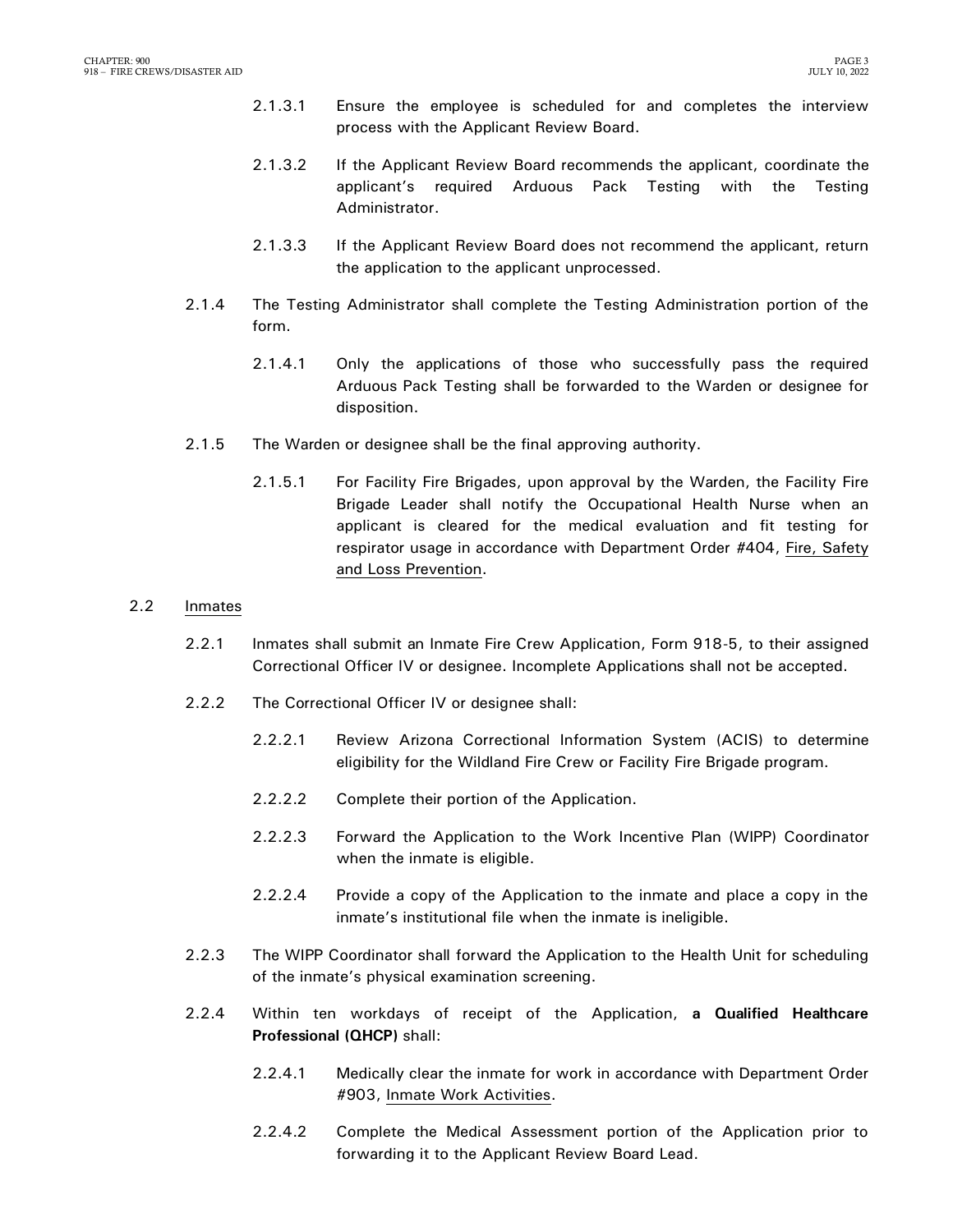- 2.2.4.3 When an inmate is medically ineligible, provide a copy of the Application to the inmate and the WIPP Coordinator.
- 2.2.5 The Applicant Review Board Lead shall ensure the inmate is scheduled for and completes the interview process with the Applicant Review Board.
	- 2.2.5.1 Only applicants recommended by the Applicant Review Board shall be eligible for the Arduous Pack Testing.
- 2.2.6 The Testing Administrator shall complete the Testing Administration portion of the form.
	- 2.2.6.1 Only the applications of those who successfully pass the required Arduous Pack Testing shall be forwarded to the Warden or designee for disposition.
- 2.2.7 The Warden or designee shall approve or disapprove the Application and forward it to the Wildland Fire Crew Sergeant or Facility Fire Brigade Leader, who shall distribute copies to the inmate and the WIPP Coordinator.
- 2.2.8 For Facility Fire Brigades, upon approval by the Warden, the Facility Fire Brigade Leader shall notify the Health Unit when an applicant is cleared for respirator medical evaluation and fit testing as specified in this section.
- 2.2.9 Institutional staff shall ensure a Movement Hold is placed on all inmates assigned to a Fire Crew.

### <span id="page-5-0"></span>**3.0 FIRE CREW TRAINING**

- 3.1 Fire Crew members shall attend all mandatory training and testing in accordance with Attachment B, Fire Crew Training, and continuing education courses training provided by the Department, DFFM and/or **the Arizona Center For** Fire **Service Excellence (ASFSE),** as applicable.
	- 3.1.1 Training documentation shall be in accordance with section 4.0 of this Department Order.
- 3.2 Wildland Fire Crew members originally scoring below a 70 on the NWCG Firefighter 2 shall be permitted one retake. Those who do not pass the retake shall be required to reapply and retest when positions become available.
- 3.3 The Complex Training Officer shall ensure training materials are provided to DFFM employees involved in supervising or interacting with inmate workers.
- 3.4 The Facility Fire Brigade Leader shall ensure training complies with appropriate NFPA Standards and be approved through the Arizona Center for Fire Service Excellence (ACFSE).

### <span id="page-5-1"></span>**4.0 FIRE CREW RECORD KEEPING**

- 4.1 Wildland Fire Crew
	- 4.1.1 The Wildland Fire Crew Sergeant shall ensure the Fire Crew file of each inmate participating in a Fire Crew program contains the inmate's: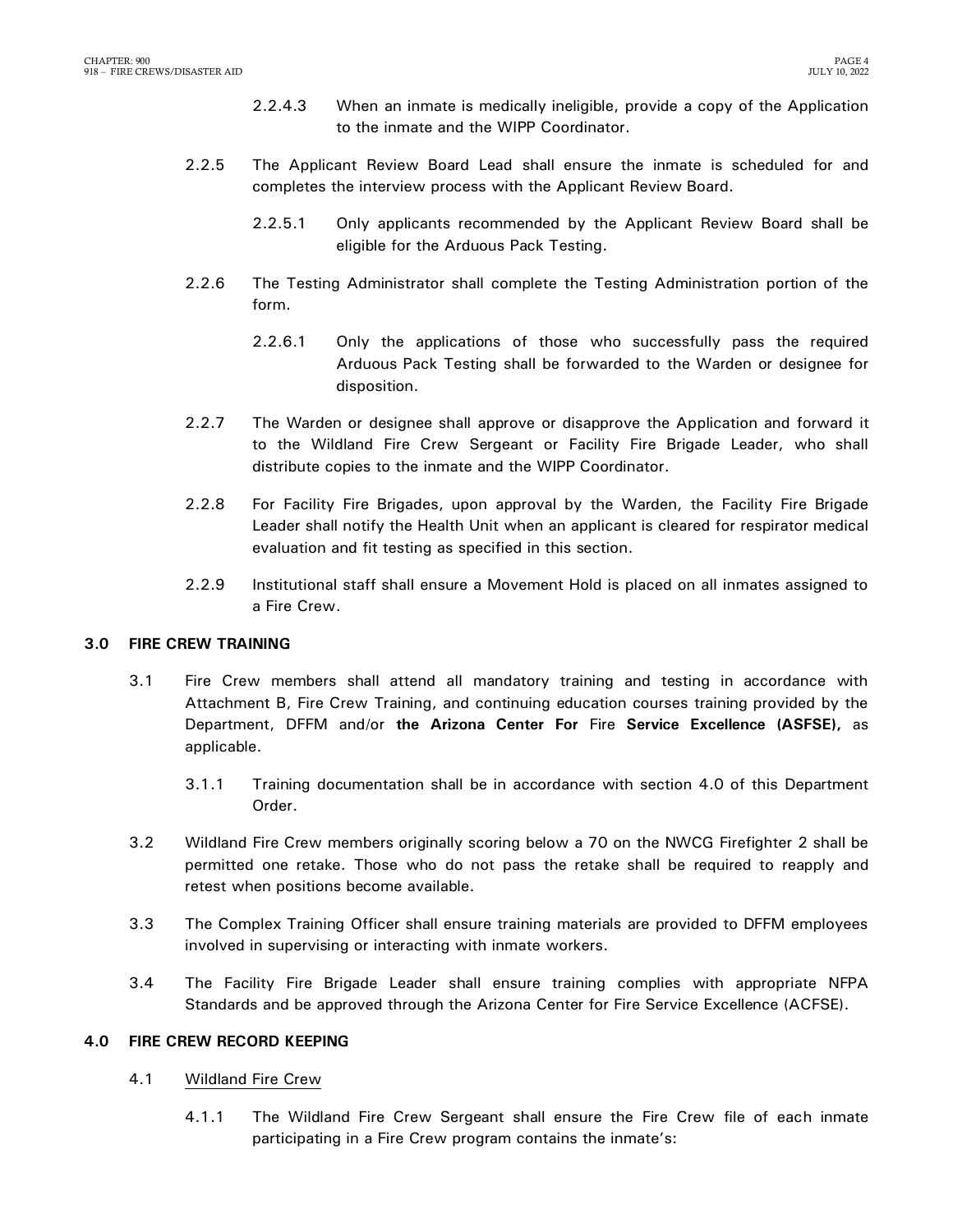- 4.1.1.1 Application.
- 4.1.1.2 Firefighter Training Record, Form 918-2.
- 4.1.1.3 Notable inmate behavior documentation (including positive evaluations), when applicable.
- 4.1.1.4 Wildland Fire Equipment Issue, Form 918-3.
- 4.1.1.5 Interagency Fire Job Qualification Card.

### 4.2 Facility Fire Brigade

- 4.2.1 The Facility Fire Brigade Leader shall ensure the Fire Brigade file of all Fire Brigade members contains the documents outlined in 4.1.1.1 through 4.1.1.3 above and the Fire Brigade Equipment Issue, Form 918-4.
- 4.2.2 The OSC shall provide the Fire, Safety and Loss Prevention Administrator each updated Facility Fire Brigade roster as modified.

### <span id="page-6-0"></span>**5.0 FIRE CREW EQUIPMENT**

- 5.1 Wildland Fire Crew Equipment
	- 5.1.1 Wildland Fire Crew members shall be provided:
		- 5.1.1.1 The necessary tools/equipment, sanitary facilities and any special clothing to accomplish work assignments by the DFFM. (See ISA, Appendix E.)
		- 5.1.1.2 The Wildland Fire Crew Sergeant shall request camp equipment be furnished by the DFFM.
	- 5.1.2 Additional equipment by the Department, as requested and approved by the Warden or designee.
	- 5.1.3 Emergency Equipment Documentation For all equipment used, the Wildland Fire Crew Sergeant shall submit a completed Emergency Equipment Shift Ticket(s) (Form OF-297), and/or Emergency Equipment – Use Invoice(s) (Form OF-286) to the DFFM Crew Coordinator for review and approval prior to forwarding to the timekeeper.
	- 5.1.4 Cellular Phones and Radio/Communication Devices
		- 5.1.4.1 Wildland Fire Crew Department employees shall be equipped with a cellular phone.
		- 5.1.4.2 Wildland Fire Crews shall be equipped with a minimum of three radios/communication devices, as agreed upon by the Department and DFFM.
	- 5.1.5 Vehicles Due to the nature and locations of deployments, terrain, and other hazards, it is highly recommended each Wildland Fire Crew be equipped with a vehicle capable of transporting equipment and supporting the mission of the Wildland Fire Crew.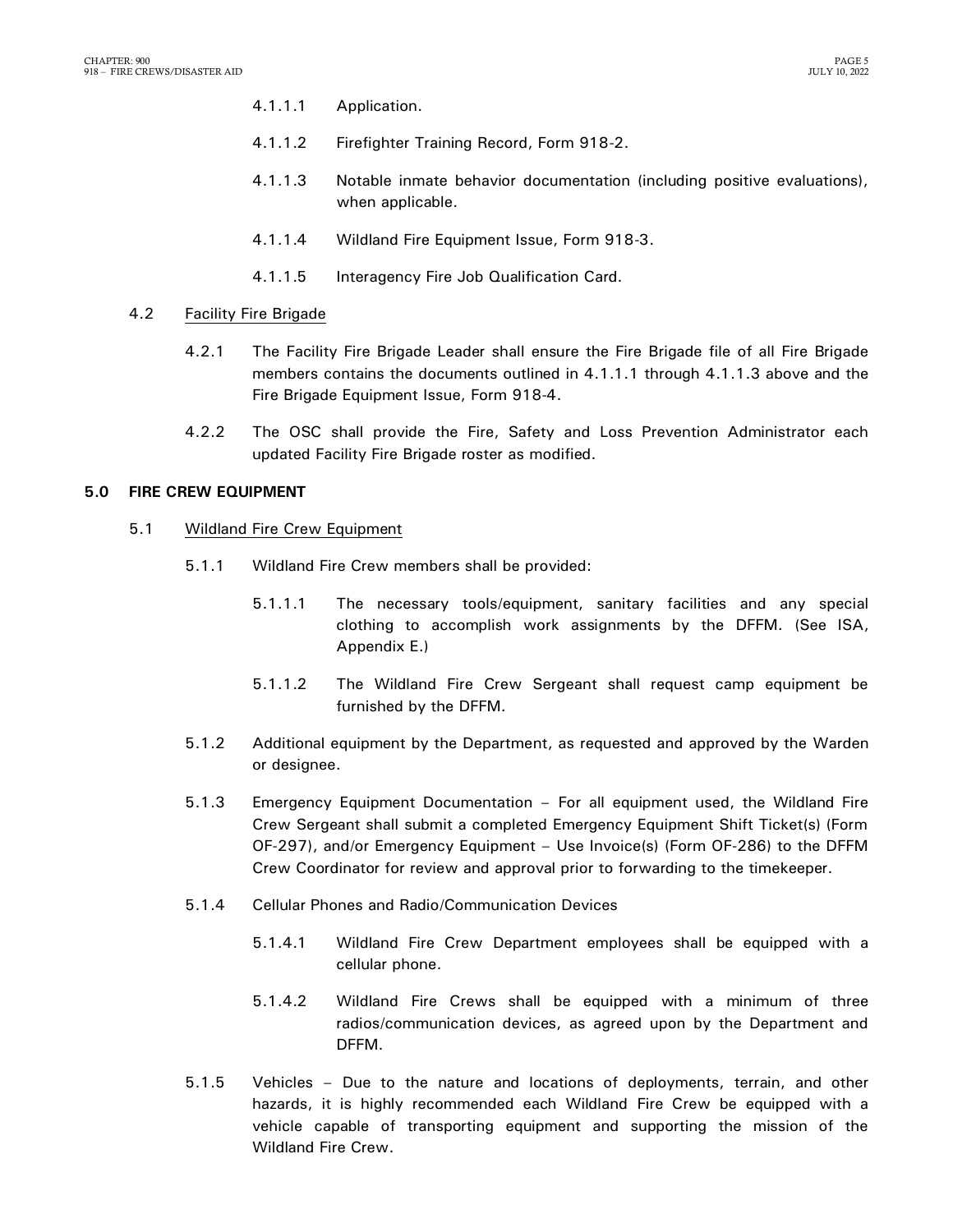- 5.1.6 Inmates shall be transported to and from work locations using DFFM vehicles. If DFFM vehicles are unavailable, Department vehicles may be used, with DFFM being charged on a per mile basis in accordance with state vehicle reimbursement rates. Inmate workers shall not be transported in privately owned vehicles at any time.
- 5.1.7 Inmates shall not operate any licensed over-the-road vehicle. Inmates may be permitted to operate DFFM off-road mobile equipment as specified in the ISA and outlined in Department Order #903, Inmate Work Activities.

#### 5.2 Facility Fire Brigade Equipment

- 5.2.1 Selected Facility Fire Brigade equipment provided to allow the Facility Fire Brigade members to perform their response duties safely shall be:
	- 5.2.1.1 In accordance with the NFPA 600 organizational statement.
	- 5.2.1.2 Detailed in the Post Order.
	- 5.2.1.3 Maintained in accordance with manufacturer's recommendations and applicable standards.
	- 5.2.1.4 Inventoried and reviewed annually.

#### 5.3 Facility Fire Apparatus Requirements

- 5.3.1 Performance standards shall be in accordance with NFPA 1002 and 1081 or other pertinent performance standards.
- 5.3.2 Only qualified Facility Fire Brigade members with a valid driver's license for the type of vehicle shall operate fire crew apparatus, unless in an emergency response mode.
- 5.3.3 All persons riding on Facility Fire Brigade apparatus shall be seated and secured with seat belts.
- 5.3.4 On existing fire apparatus, where an insufficient number of seats are available for the number of members assigned to or expected to ride on the apparatus, alternate means of transportation that provide seated and belted positions should be used.
- 5.3.5 Fire pumps shall be service tested in accordance with NFPA 1911.
- 5.3.6 The Facility Fire Brigade apparatus shall be:
	- 5.3.6.1 Maintained in accordance with the manufacturer's recommendations, and NFPA 1915.
	- 5.3.6.2 Refurbished per NFPA 1912.
	- 5.3.6.3 Inspected to identify deficiencies in the apparatus operation or unsafe conditions as follows:
		- 5.3.6.3.1 At least on a weekly basis
		- 5.3.6.3.2 Prior to returning to service after any use or repair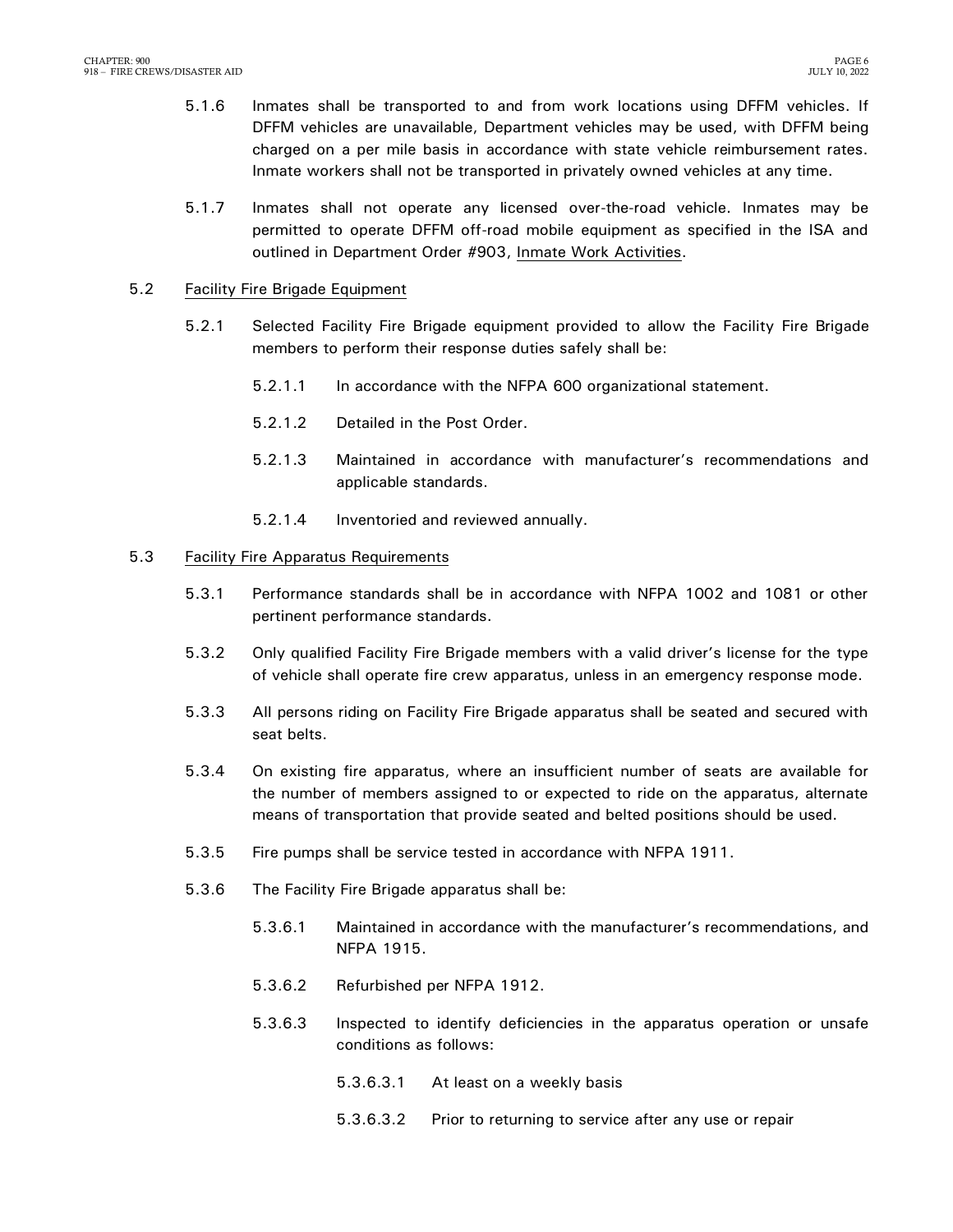## <span id="page-8-0"></span>**6.0 FIRE CREW ACTIVATION, APPROVAL AND NOTIFICATION**

- 6.1 Wildland Fire Crew
	- 6.1.1 The local DFFM Office Crew Coordinator shall direct requests for wildland firefighting assistance to the Wildland Fire Crew Sergeant.
	- 6.1.2 The typical Wildland Fire Crew responding to a fire call-out shall consist of a maximum of 20 **individuals**. **The responding Wildland Fire Crew shall consist of three staff members and 17 inmates,** unless otherwise directed.
	- 6.1.3 The Wildland Fire Crew Sergeant shall:
		- 6.1.3.1 Provide the call-out approving authority as specified in this section the following:
			- 6.1.3.1.1 Name and telephone number of person requesting the Fire Crew
			- 6.1.3.1.2 Fire name (if known), number and location
			- 6.1.3.1.3 Size of Wildland Fire Crew(s) requested
			- 6.1.3.1.4 Type and amount of equipment requested
			- 6.1.3.1.5 Response route directions
			- 6.1.3.1.6 All other information as deemed necessary
		- 6.1.3.2 Advise the unit Shift Commander of the need to activate the inmates and notify the Wildland Fire Crew staff to respond.
	- 6.1.4 During normal business hours, **only** the **Assistant Director for Prison Operations** shall approve call-outs **and** clear Wildland Fire Crew location changes. The Complex Major, Deputy Warden of Operations or the Warden **shall ensure notifications and approval are obtained through the respective Regional Operations Director.** Complex Control **shall** advise the Warden, Deputy Warden of Operations, the unit Deputy Warden, and the Major, as applicable.
	- 6.1.5 During non-business hours, including nights, weekends and holidays, **only the Assistant Director for Prison Operations** shall approve call-outs and clear Wildland Fire Crew location changes. The Duty Officer **shall seek approval through the respective Regional Operations Director.** Complex Control **shall** advise the Warden, Deputy Warden of Operations, the unit Deputy Warden, and the Complex Major.
	- 6.1.6 The Complex Major shall ensure the following are submitted in accordance with Department Order #105, Information Reporting:
		- 6.1.6.1 Significant Incident Report, Form 105-3, for Initial Reporting, which shall include, but not limited to the following:
			- 6.1.6.1.1 Call out dates, times, location, and general description of the incident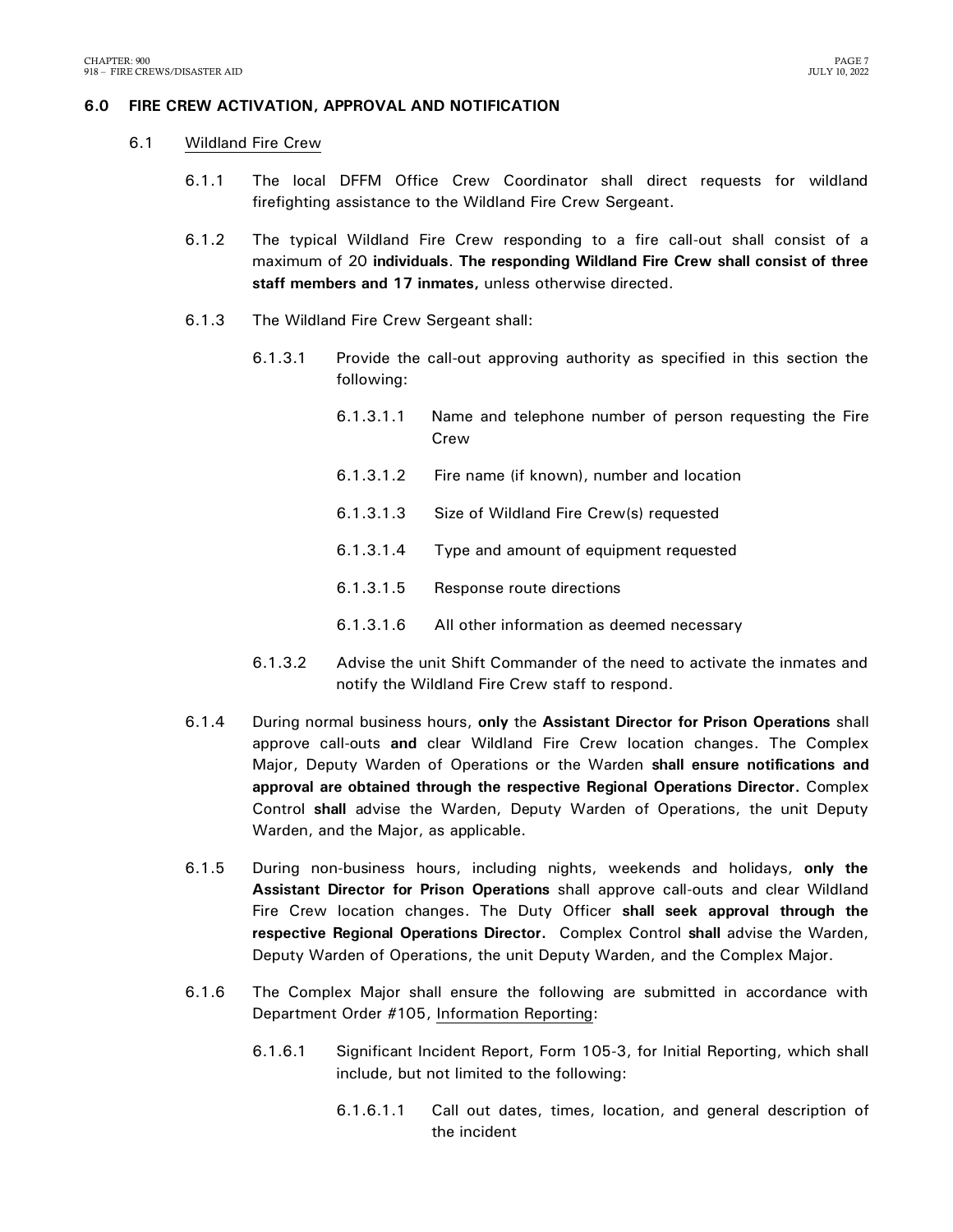- 6.1.6.1.2 Number of Department employees and inmates
- 6.1.6.1.3 Name of approving authority
- 6.1.6.1.4 Name of fire, if known
- 6.1.6.2 Follow-Up Reports for the following:
	- 6.1.6.2.1 Medical emergencies and injuries
	- 6.1.6.2.2 Location and assignment changes (i.e., being reassigned to a different fire)
- 6.1.6.3 Supplemental Reports for any other significant or additional information, corrective action or further developments during the preceding 24-hours related to a previously reported significant incident.

#### 6.2 Facility Fire Brigade

- 6.2.1 Notification shall be conducted in accordance with 6.1.4 and 6.1.5 of this section.
- 6.2.2 Complex Control shall:
	- 6.2.2.1 Direct notification and alarm for Facility Fire Brigade firefighting assistance in emergency response operations.
	- 6.2.2.2 Advise the unit Shift Commander of the need to activate the Facility Fire Brigade members and notify them to respond.
- 6.2.3 The Facility Fire Brigade Leader or Deputy Leader shall seek and be provided the following:
	- 6.2.3.1 Specific location to respond to, with response route directions, if needed
	- 6.2.3.2 Command post physical location
	- 6.2.3.3 Incident Commander Name
	- 6.2.3.4 Phone number (if known)
	- 6.2.3.5 Command frequency for radio communication
	- 6.2.3.6 Size of Facility Fire Brigade requested (Minimum of five)
	- 6.2.3.7 Type of apparatus and equipment requested
	- 6.2.3.8 Any known special hazards to include, but not be limited to:
		- 6.2.3.8.1 Discharge of special extinguishing agent
		- 6.2.3.8.2 Vehicle involvement
		- 6.2.3.8.3 Storage of paint, combustible liquids or oil, hazardous materials, chemicals, and/or flammable liquid/gas in the area
		- 6.2.3.8.4 Combustible dusts in area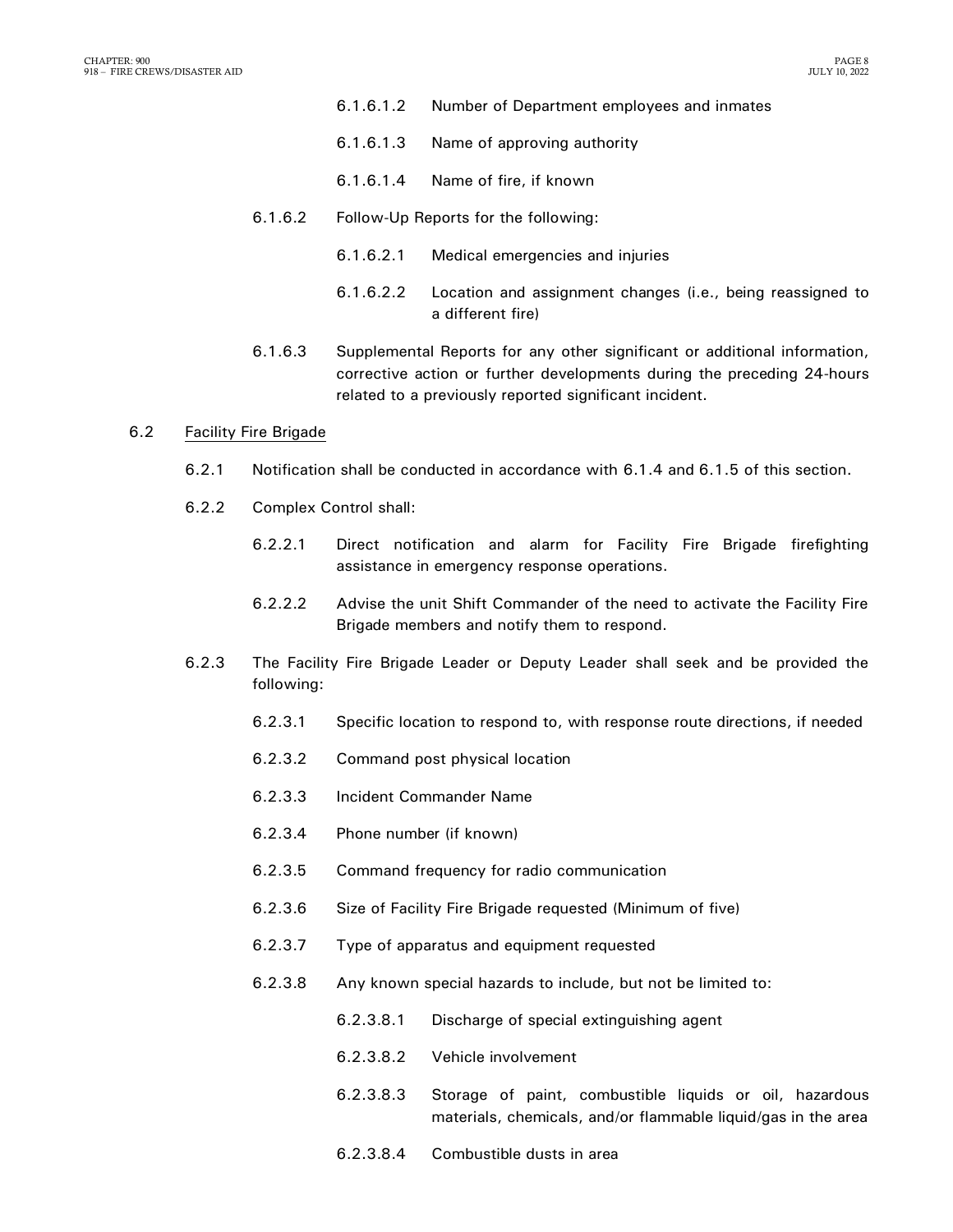- 6.2.3.8.5 Energized electrical equipment involved
- 6.2.3.8.6 Hazardous energy equipment (i.e., pneumatic, hydraulic)
- 6.2.3.9 All other information as deemed necessary
- 6.2.4 The Complex Major shall ensure the following are submitted in accordance with Department Order #105, Information Reporting:
	- 6.2.4.1 Significant Incident Report, which shall include, but not limited to the following Initial Report information:
		- 6.2.4.1.1 Alarm originator information including time, type (i.e., automatic, radio, phone, face-to-face), and name
		- 6.2.4.1.2 Call out date, times, location, and general description of the incident
		- 6.2.4.1.3 Number of Department employees and inmates responding
		- 6.2.4.1.4 Special hazards, if known
	- 6.2.4.2 Follow-Up Reports for the following:
		- 6.2.4.2.1 Medical emergencies, injuries or illnesses and/or exposures to physical or chemical hazards (i.e., smoke, gas, liquids)
		- 6.2.4.2.2 Location changes and assignment changes (i.e., resource changes, evolutions)
	- 6.2.4.3 Supplemental Reports as outlined in 6.1.6.3 of this section.

#### <span id="page-10-0"></span>**7.0 FIRE CREW OPERATIONS**

- 7.1 Wildland Fire Crew
	- 7.1.1 As authorized by the DFFM and the **Assistant** Director for Prison Operations, the Wildland Fire Crew shall remain active year around to participate in fire suppression activities and other activities.
	- 7.1.2 Check in and Assignments The Wildland Fire Crew Sergeant shall:
		- 7.1.2.1 Check in with the DFFM Crew Coordinator upon arrival at a fire destination, and then report to the Planning Section and/or Incident Commander as needed.
		- 7.1.2.2 Advise the Logistics Chief and/or Incident Commander as to special security needs and/or regulations pertaining to Inmate Wildland Fire Crews, if warranted.
	- 7.1.3 Camp Perimeter Boundaries and Curfew Department employees shall ensure all inmates are aware of the curfew time and camp boundaries (i.e., the dining area, restrooms and shower facilities) established by the Wildland Fire Crew Sergeant.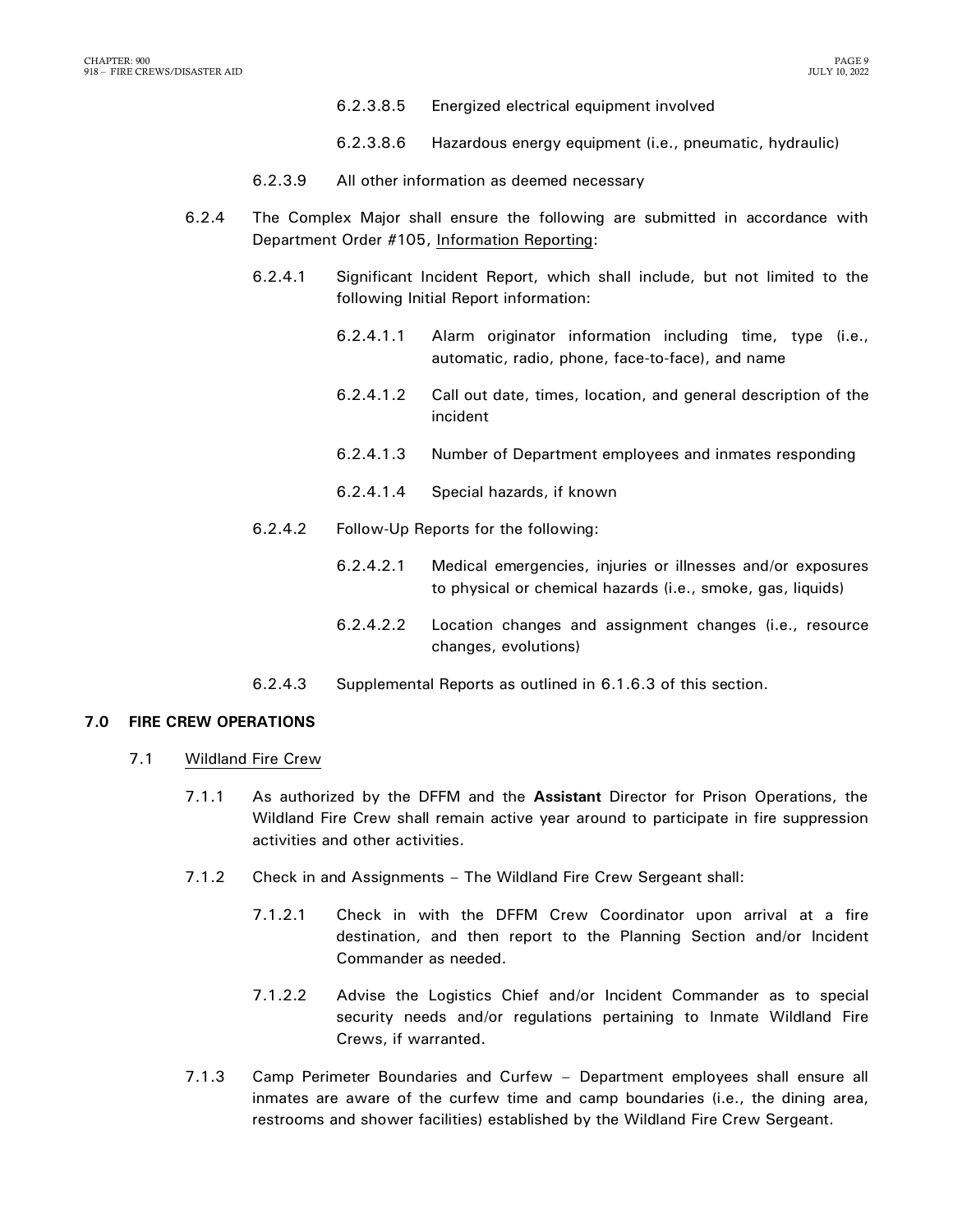- 7.1.3.1 A curfew boundary within the camp boundary shall be established for off-duty hours.
- 7.1.3.2 Inmates shall receive Department employee permission prior to leaving these boundaries.
- 7.1.3.3 Inmates violating established boundaries or curfew shall be subject to disciplinary action in accordance with Department Order #803, Inmate Disciplinary Procedure.
- 7.1.4 Campsite Placement and Wildland Fire Crew Movement
	- 7.1.4.1 Campsite placement shall be separated from civilian Wildland Fire Crew campsites, whenever possible.
	- 7.1.4.2 All Wildland Fire Crew members shall move to and from the different areas in the camp together as a group unless specifically assigned or directed by a Wildland Fire Crew Sergeant. Group movement shall include, but shall not be limited to meals, showers, supplies and water.
- 7.1.5 Appearance and Uniforms
	- 7.1.5.1 Wildland Fire Crew members shall present a neat, well-groomed and professional appearance at all times.
	- 7.1.5.2 To promote teamwork and unity within each Wildland Fire Crew, the individual institution shall specify the designated program uniform for inmates to include the color of the ball cap and T-shirt and the Wildland Fire Crew logo design.
	- 7.1.5.3 The fire line uniform shall be Nomex fire resistant clothing, fire boots, and safety equipment.
	- 7.1.5.4 In order for the Wildland Fire Crew to respond immediately when necessary, the designed uniform for activities away from the fire line but within the fire suppression area shall remain the same as for working the fire line, to include items outlined in 7.1.5.1 through 7.1.5.3 of this section. Safety equipment is not required away from the fire line.
- 7.1.6 Wildland Fire Crew Meetings/Briefings
	- 7.1.6.1 At the beginning of each shift, the Wildland Fire Crew Sergeant shall hold a briefing to address the following:
		- 7.1.6.1.1 Daily objectives
		- 7.1.6.1.2 Required tool needs and/or assignments
		- 7.1.6.1.3 General discussion on safety and hazardous conditions that may exist
		- 7.1.6.1.4 General evaluation of ability and physical condition of Wildland Fire Crew members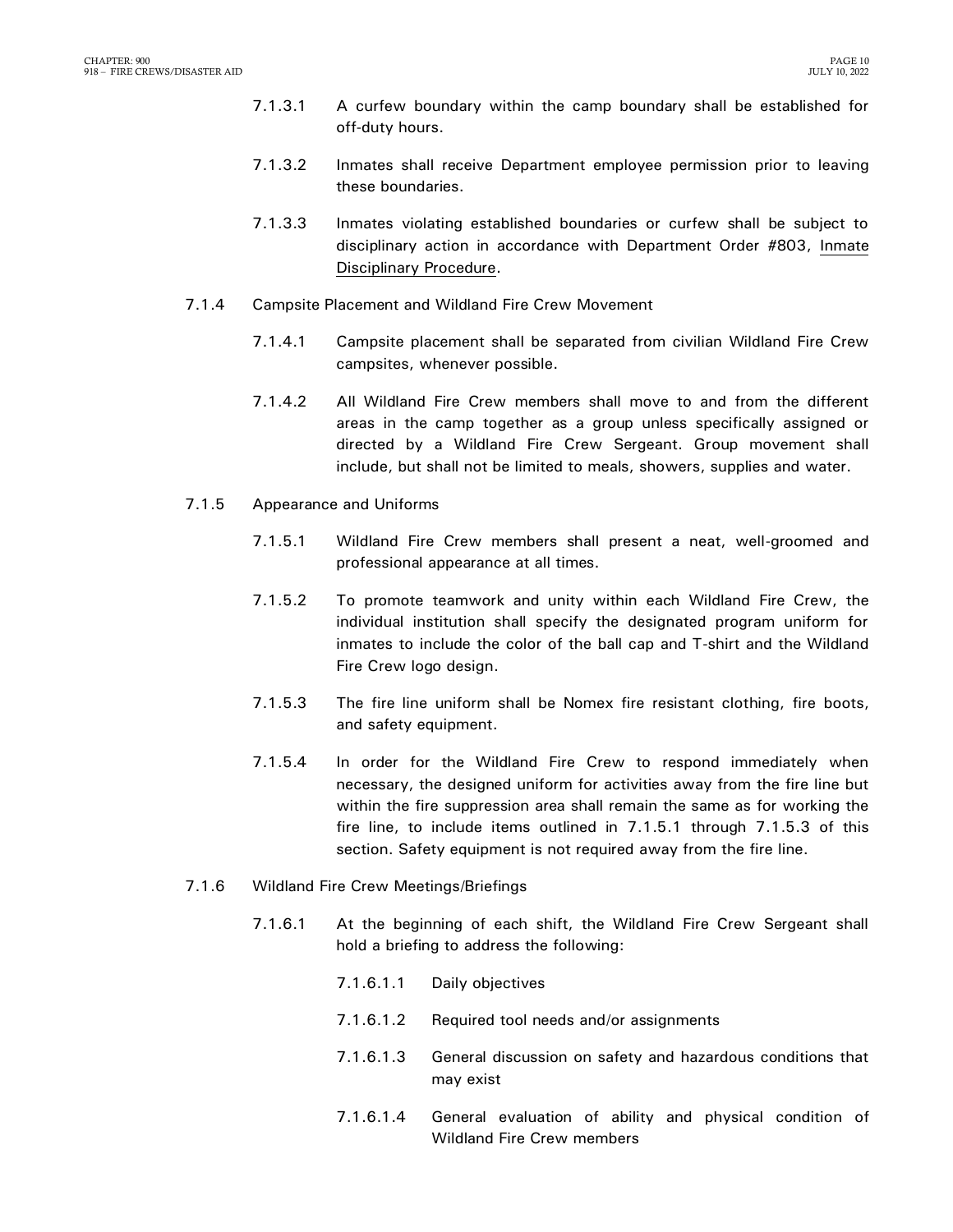- 7.1.6.1.5 Inspection/rehab of equipment to ensure it is in safe working order - Overtime for this purpose shall not exceed two hours.
- 7.1.6.2 At the conclusion of each fire line assignment, the Wildland Fire Crew Sergeant shall conduct a daily briefing to evaluate the physical condition of the Wildland Fire Crew and discuss the general work activities involved during the fire line assignment.
- 7.1.7 General Security Issues
	- 7.1.7.1 Inmates on fire activities shall be subject to Department Order #803, Inmate Disciplinary Procedure.
	- 7.1.7.2 Units nearest the Wildland Fire Crew may be notified when a Wildland Fire Crew is activated to assist with communications, security, transportation and inmate needs (i.e., inmate store, laundry etc.).
	- 7.1.7.3 The following shall be strictly prohibited while on fire or project activities:
		- 7.1.7.3.1 Visitors (i.e., friends, relatives, etc.)
		- 7.1.7.3.2 The inmate use of any type of **cellular** communication device
		- 7.1.7.3.3 Alcohol, drugs or other contraband
	- 7.1.7.4 Prior to the initiation of any work project, the Wildland Fire Crew Sergeant and DFFM representatives shall inspect the proposed work site relative to security and safety concerns to ensure the work environment satisfies all requirements imposed by the custody level of assigned inmate workers and assigned work responsibilities.
		- 7.1.7.4.1 The Department shall determine corrective action if security or safety concerns become evident.
- 7.1.8 Injuries Requiring Medical Attention
	- 7.1.8.1 Injuries to Wildland Fire Crew members requiring routine medical attention shall be referred to and treated by first aid station personnel at the fire site.
	- 7.1.8.2 Wildland Fire Crew members may return to work when deemed capable by medical personnel.
	- 7.1.8.3 All medical attention not considered routine shall be handled as emergency medical situations.
	- 7.1.8.4 Wildland Fire Crew members in need of emergency medical attention shall be treated in accordance with the prescribed medical plan established by the Incident Commander.
	- 7.1.8.5 The Wildland Fire Crew Sergeant shall notify the appropriate Control Center and the DFFM Crew Coordinator if Wildland Fire Crew members require transport to a hospital for treatment and provide the following: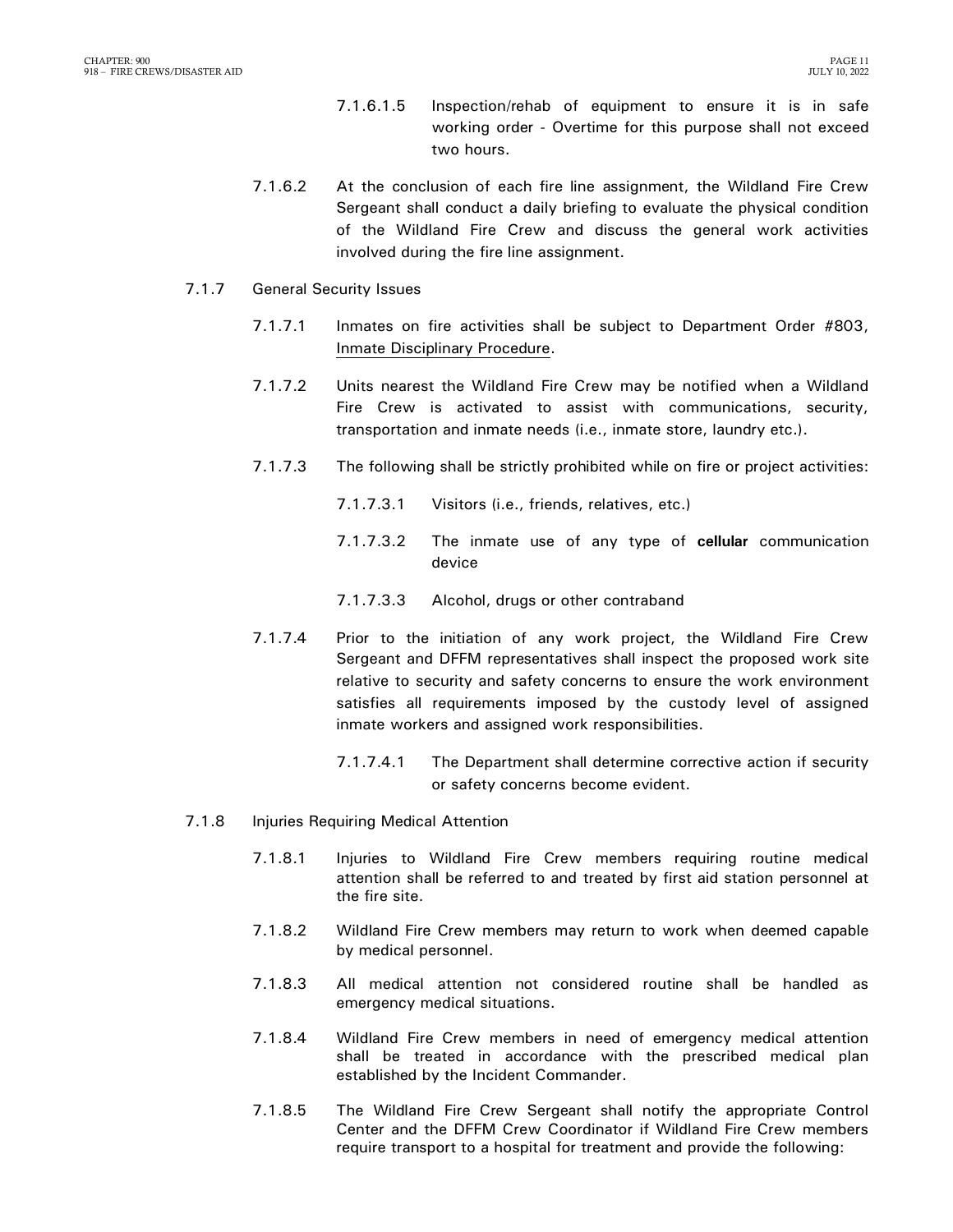- 7.1.8.5.1 Wildland Fire Crew member's name and Employee Identification Number (EIN) or Arizona Department of Corrections, **Rehabilitation and Reentry** Inmate Identification Number (ADC**RR** Number), as applicable
- 7.1.8.5.2 Nature of the medical emergency
- 7.1.8.5.3 Destination and method of arrival
- 7.1.8.5.4 Name of the Department employee escort
- 7.1.8.5.5 Type of assistance required

#### 7.1.9 Rules of Conduct

- 7.1.9.1 All Wildland Fire Crew members shall:
	- 7.1.9.1.1 Follow instructions given by the Wildland Fire Crew Sergeant and DFFM Crew Coordinators.
	- 7.1.9.1.2 Attend meetings/briefings.
	- 7.1.9.1.3 Interact appropriately with the public.
	- 7.1.9.1.4 Follow safety considerations at campsites.
- 7.1.9.2 Violation of rules or regulations shall constitute grounds for termination from the Wildland Fire Crew.
- 7.1.9.3 Any Wildland Fire Crew member not performing to the satisfaction of DFFM may be removed and/or replaced as soon as possible.
- 7.1.10 Field Inspections The Deputy Warden of Operations and/or Complex Major shall conduct periodic field inspections of Wildland Fire Crew activities including, but not limited to:
	- 7.1.10.1 Camps (tent/living areas) and equipment
	- 7.1.10.2 Wildland Fire Crew member morale
	- 7.1.10.3 Count/supervision procedures
	- 7.1.10.4 Other off site work location(s), as mutually agreed
- 7.1.11 Staffing
	- 7.1.11.1 Department employees certified as Wildland Fire Fighters shall supervise inmates participating in the Inmate Wildland Fire Crew program.
	- 7.1.11.2 The Wildland Fire Crew Sergeant shall initiate a staff rotation to ensure that all staff are relieved periodically and return to the camp for rest.
	- 7.1.11.3 Whenever possible, two Department employees shall supervise the Wildland Fire Crew while on the fire line and the third Department employee shall remain in camp to rest for rotation.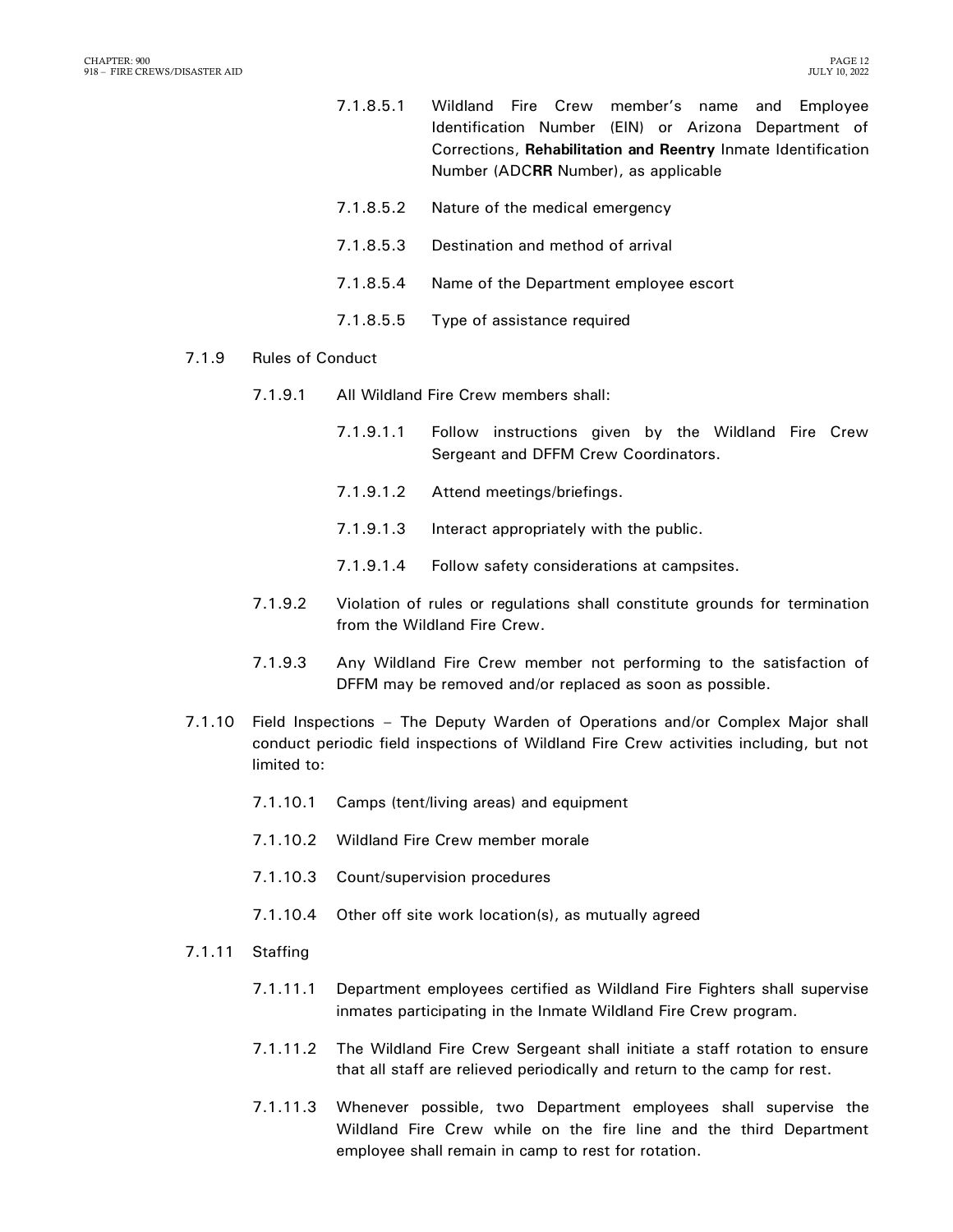- 7.1.11.4 The Wildland Fire Crew Sergeant shall:
	- 7.1.11.4.1 Ensure when the Wildland Fire Crew has bedded down and is sleeping, a Department employee is assigned to provide security checks, inmate counts and continually monitor the inmate workers until the next work period begins. When staffing allows, a fourth Wildland Fire Crew employee may be utilized on fires and overnight project to assist with security and staff rotation.
	- 7.1.11.4.2 Ensure when a specific fire assignment does not allow for effective staff rotation for rest (i.e., location, relocations, demobilization, base camp not established, etc.), periodic security checks are completed throughout the duration of the assignment.
	- 7.1.11.4.3 Periodically review all Department employees assigned to work the fire line for an extended period of time and make staff changes as necessary to ensure the highest degree of security and safety is maintained.
- 7.1.12 Wildland Fire/Brush Abatement/Reforestation Reporting The Warden or designee shall submit the Wildland Fire/Brush Abatement/Reforestation Report to the **Assistant** Director for Prison Operations by the 5th of each month. The report shall include the following, as applicable:
	- 7.1.12.1 Wildland Fire Crew deployment date
	- 7.1.12.2 Number of days deployed
	- 7.1.12.3 Number of Wildland Fire Crew members deployed (broken down by Department employee and inmate)
	- 7.1.12.4 Number of inmate hours worked
	- 7.1.12.5 Name of fire or project name
	- 7.1.12.6 Wildland Fire Crew number and deployment location (minimum of county name)
	- 7.1.12.7 Brush Abatement project number and location (minimum of county name)
	- 7.1.12.8 Reforestation location and the number of trees planted
	- 7.1.12.9 Cords of wood stored at the complex

### 7.2 Facility Fire Brigade

- 7.2.1 Operational activities shall be conducted in accordance with NFPA 600 and NFPA 1250, as specifically related to facility hazards.
- 7.2.2 Upon notification, the Facility Fire Brigade members can respond to the apparatus and to the scene, and assemble upon arrival for organization and management under ICS and in compliance with NFPA 1561.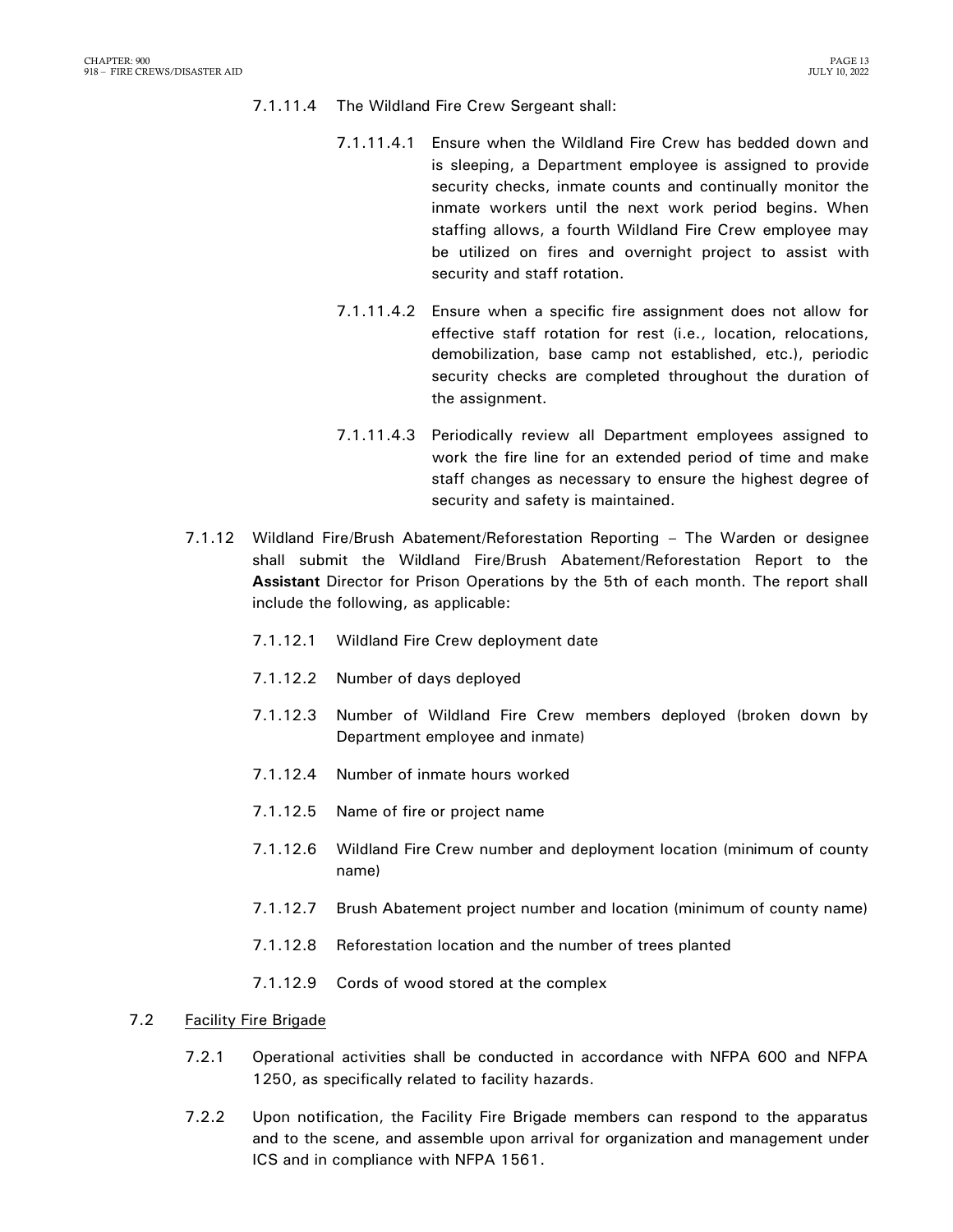- 7.2.3 Members may only perform emergency rescue activities before Facility Fire Brigade team members have assembled if a buddy system is implemented. Individual entry alone is not allowed.
- 7.2.4 Radios maybe used for communication on emergency scenes; however, they cannot be the sole tool for accounting for one's partner during emergency operations.

#### <span id="page-15-0"></span>**8.0 WILDLAND FIRE CREW WORK HOURS/TIME AND PAYMENT**

- 8.1 Department Employees
	- 8.1.1 Before the end of the pay period, the Wildland Fire Crew Sergeant shall:
		- 8.1.1.1 Ensure Department employees submit their original Positive Attendance Report (PAR) to the timekeeper.
		- 8.1.1.2 Complete the Crew Time Report (CTR) (Form SF-261) and/or Emergency Firefighter Time Report (EFT) (Form OF-288) prior to forwarding to DFFM Crew Coordinator for review and approval. Upon the review and approval by the DFFM Crew Coordinator, the Wildland Fire Sergeant shall submit the original of the form(s) to the timekeeper and provide the copy to the DFFM Crew Coordinator.
	- 8.1.2 No later than the Monday before the Human Resources Information System (HRIS) compute, timekeepers shall send the Payroll Unit via fax or email the following for the current pay period:
		- 8.1.2.1 Emergency Equipment Shift Ticket and/or Emergency Equipment Use Invoice
		- 8.1.2.2 CTR and/or EFT
		- 8.1.2.3 Department employee PARs
	- 8.1.3 Timekeepers shall not pay for any fire or project overtime hours or key in the project overtime (PJ) or fire overtime (FF) hours in HRIS.
	- 8.1.4 Upon receipt of the CTR and/or EFT from DFFM Finance, the Payroll Unit shall initiate an inter-agency transfer and notify DFFM that the transfer is ready to execute.
- 8.2 Inmates
	- 8.2.1 Inmate compensation shall be as specified in the ISA.
	- 8.2.2 Inmates may receive WIPP pay in cooperation with the DFFM and USFS while in training exercises conducted on controlled burns and other work as deemed appropriate by the Warden or designee.
	- 8.2.3 The Wildland Fire Crew Sergeant shall complete the CTR prior to forwarding to DFFM Crew Coordinator, who will review and approve the forms and forward them to DFFM Finance for review.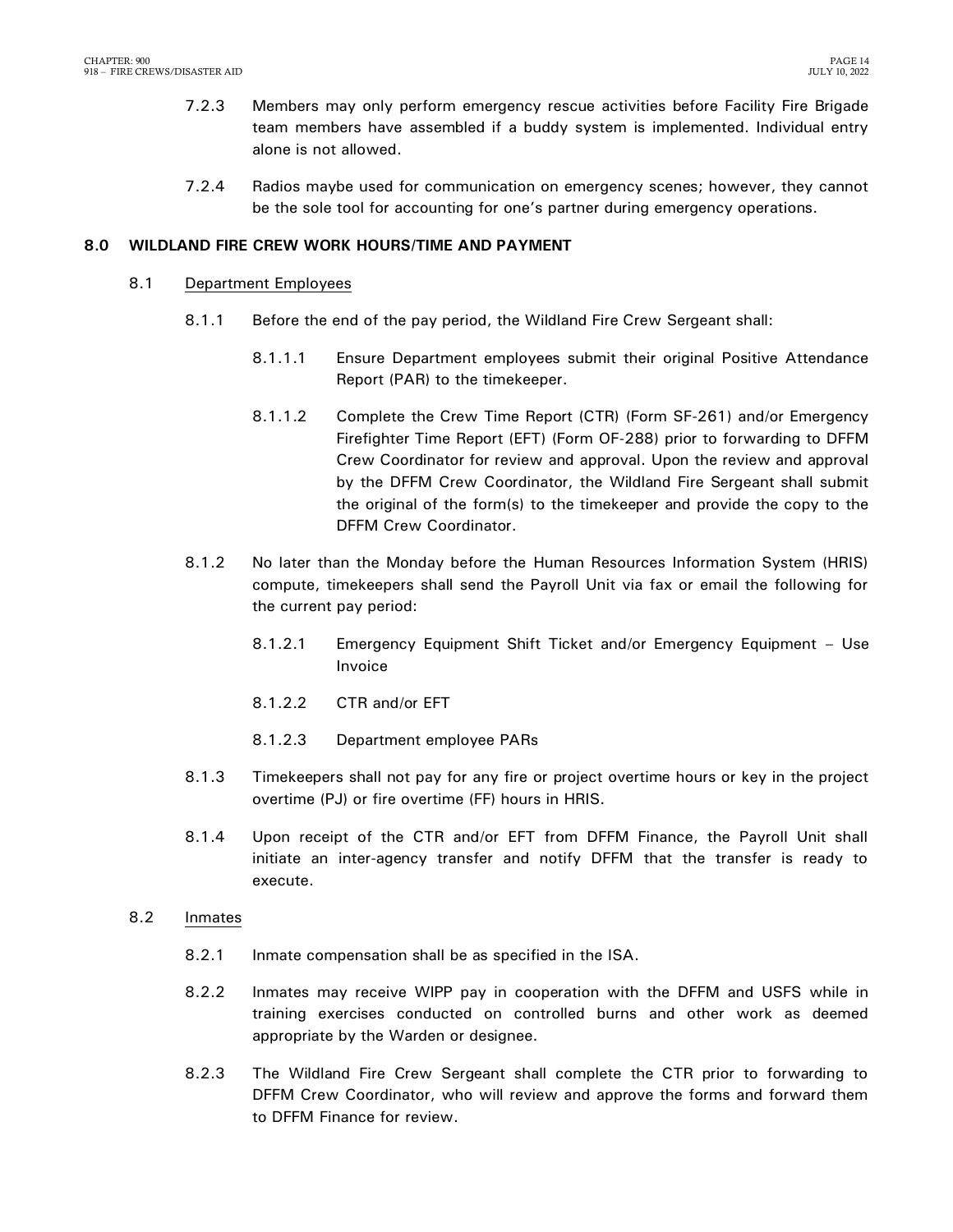- 8.2.4 No later than Monday before the post date, DFFM Finance will fax or email to the Complex Capacity Officer the form along with supporting time sheets signed by each inmate on the Fire Crew.
- 8.2.5 The Complex Business Office staff shall prepare and send to DFFM an invoice along with supporting documentation. In accordance with the ISA, the CTR approved by the DFFM Crew Coordinator shall be sent with the invoice.
- 8.2.6 The DFFM will process an Automated Clearing House transaction to the Department referencing the invoice information.
- <span id="page-16-0"></span>**9.0 EMERGENCY DISASTER AID** – When requested by the Governor, the Director may grant inmates meeting eligibility criteria authorized absences from Department institutions to provide aid in a declared state of emergency. An application to participate in disaster aid is not required.
	- 9.1 Eligibility Criteria To be eligible to participate in disaster aid, inmates shall have an Internal Risk (IR) level of 2 or lower and an institutional Minimum Custody or **Low** level and be:
		- 9.1.1 Housed at a **Low or** Minimum Custody level institution or unit that has a **Low or** Minimum Custody level and an IR level of 2 or lower.
		- 9.1.2 Classified as medically full duty.
		- 9.1.3 Recommended by the Warden and approved by Central Office Classification.
	- 9.2 The **Assistant** Director for Prison Operations shall ensure a list of eligible Level 1 or 2 inmates who are available and willing to provide voluntary aid in a declared state of emergency is developed and maintained.
	- 9.3 The Deputy Warden of Operations or designee shall:
		- 9.3.1 Develop and maintain a list of inmates eligible to provide disaster aid.
		- 9.3.2 Enter the following pertinent inmate information on the appropriate ACIS screen for approved inmates:
			- 9.3.2.1 Date of approval by Warden or designee.
			- 9.3.2.2 Date of approval for exception by the appropriate **Assistant** Director. Exceptions shall be requested by email.
		- 9.3.3 Upon request, retrieve a batch report when a list of approved inmates for disaster aid is required.
	- 9.4 Eligible, available and willing inmates may be authorized to participate in disaster aid at the sole discretion of the Director, Deputy Director or **Assistant** Director for Prison Operations.
	- 9.5 Inmates on temporary removal shall be:
		- 9.5.1 Deemed to be prisoners serving their sentences outside of an institution in a position of trust and confidence.
		- 9.5.2 Entitled to all time credits authorized by statute, providing they were earning time credit at the time of such release. Such time credits shall be subject to forfeiture in accordance with statutes.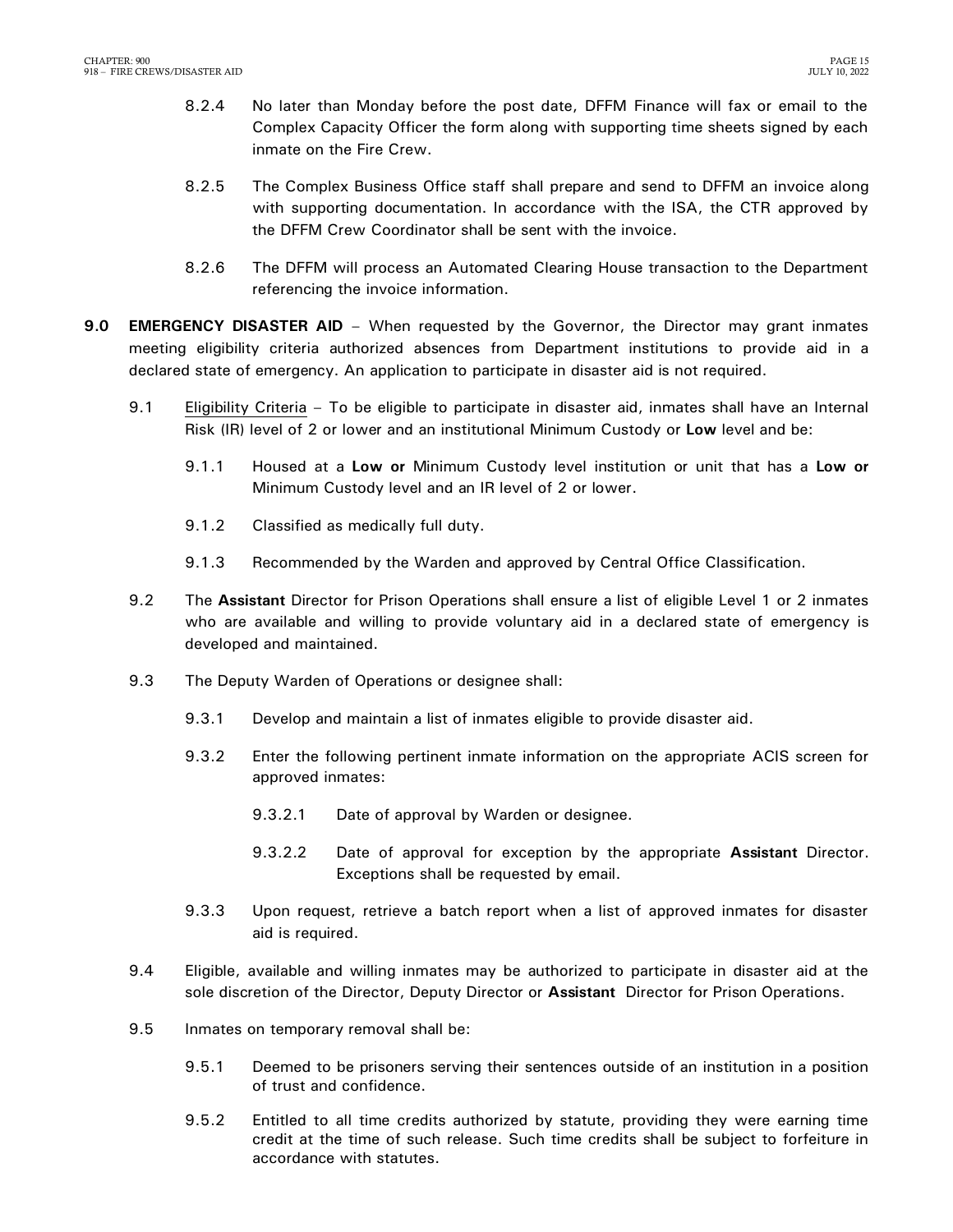- 9.6 Inmates authorized to participate in disaster aid shall be supervised and escorted in accordance with Department Order #903, Inmate Work Activities.
- 9.7 An inmate shall be considered an escapee and may be found guilty of a Class 5 felony for the failure to:
	- 9.7.1 Return from disaster aid.
	- 9.7.2 Return by the stated time.
	- 9.7.3 Remain within the geographical limits of the assigned work area.

## <span id="page-17-0"></span>**IMPLEMENTATION**

The Warden of each institution that has a Wildland Fire Crew or Facility Fire Brigade shall address the contents of this Department Order in authorized unit-specific Post Orders, as appropriate.

## <span id="page-17-1"></span>**DEFINITIONS/GLOSSARY**

Refer to the Glossary of Terms for the following:

- <span id="page-17-2"></span>Applicant Review Board
- Buddy System
- Department Employee Work Hours (Fires Only)
- Disaster Aid
- **•** Facility Fire Brigade
- Facility Fire Brigade Leader
- Incident Commander
- **Qualified Healthcare Professional (QHCP)**
- Temporary Removal
- Wildland Fire Crew
- Wildland Fire Crew Sergeant

## **ATTACHMENTS**

Attachment A – Fire Crew Essential Functions and Work Conditions Attachment B – Fire Crew Training

## <span id="page-17-3"></span>**FORMS LIST**

- 918-1, Employee Fire Crew Application
- 918-2, Firefighter Training Record
- 918-3, Wildland Fire Equipment Issue
- 918-4, Facility Fire Brigade Equipment Issue
- 918-5, Inmate Fire Crew Application

## <span id="page-17-4"></span>**AUTHORITY**

A.R.S. §26-303, Emergency Powers of Governor; Termination; Authorization For Adjutant General; Limitation**; Report; Notices; Appeals**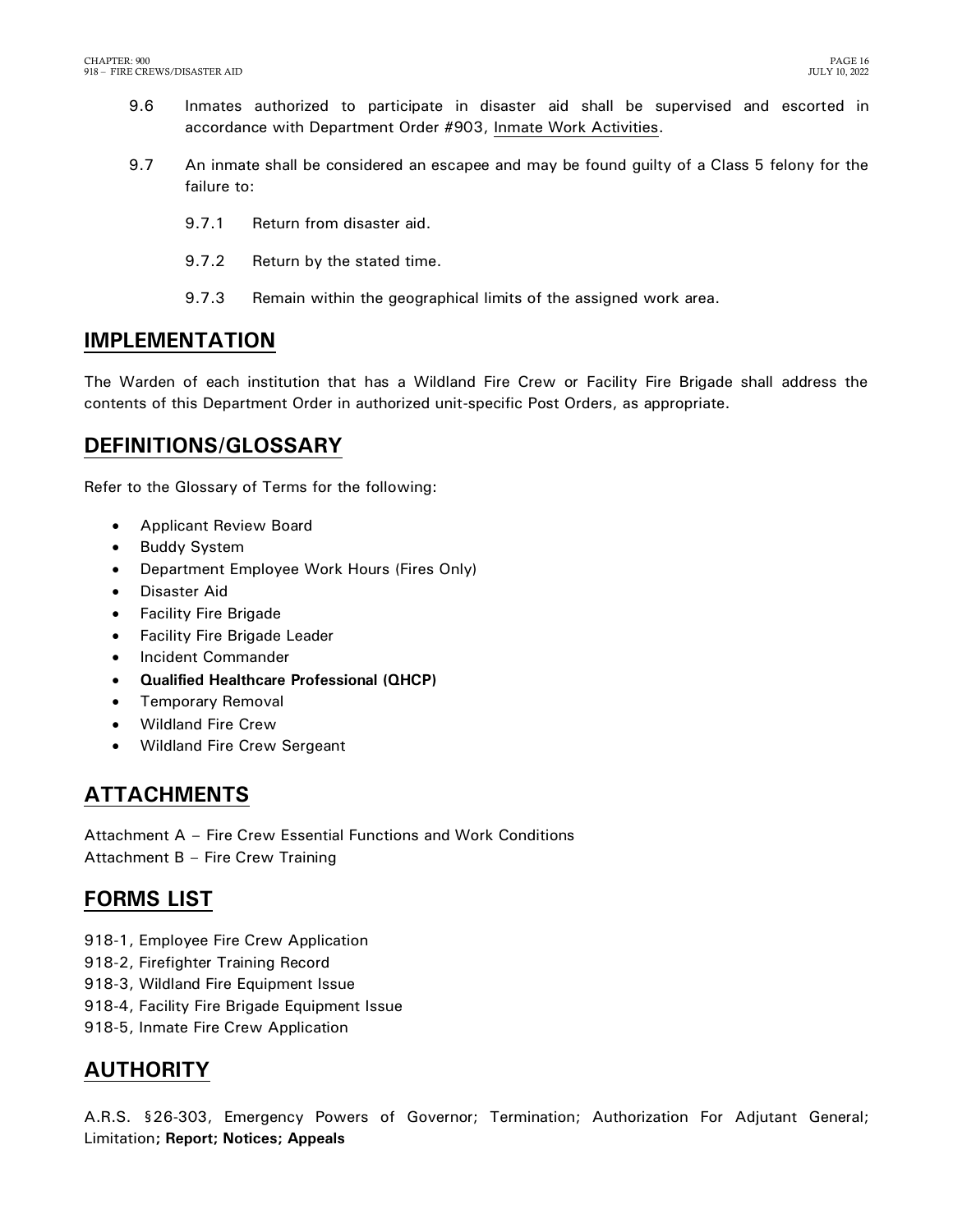A.R.S. §31-233 Order for Removal; Purposes; Duration; Continuous Alcohol Monitoring Program; Failure to Return; Classification

A.R.S. §31-252, Use of Prisoners in Public Works; Cooperative Prisoner Labor System; Definitions

A.R.S. §35-148, Payment for Interagency Services as Credit to Account of Agency; Transfer of Miscellaneous State Monies to General Fund; Exceptions

A.R.S. §37-**1303**, Suppression of Wildfires; Powers and Duties of State Forester; Entry on Private Lands A.R.S. §37**-1304**, Forestry Administrative Districts; Equipment and Personnel

A.R.S. §37-**1305**, Emergencies; Prohibiting Fireworks; Liabilities and Expenses; Fire Suppression Revolving Fund

A.R.S. §41-1604.11, Order For Removal; Purposes; Duration; Work Furlough; Notice; Failure To Return; Classification; Applicability; Definition

29 CFR 1910.156, Fire Brigades

CFR 1910, Occupational Safety and Health Administration, Safety and Health Standards, as adopted by the State of Arizona

CFR 1926, Occupational Safety and Health Administration, Construction Industry, as adopted by the State of Arizona

NFPA 600, Standard on Facility Fire Brigades

NFPA 1002, Standard for Fire Apparatus Driver/Operator Professional Qualifications (Chapters 4 through 8)

NFPA 1081, Standard for Facility Fire Brigade Professional Qualifications

NFPA 1250, Recommended Practice in Fire and Emergency Services Organization Risk Management

NFPA 1561, Standard on Emergency Services Incident Management and Command Safety

NFPA 1582, Standard on Occupational Medical Program for Fire Departments

NFPA 1911, Standard for Inspection, Maintenance, Testing, and Retirement of In-Service Emergency Vehicles

NFPA 1912, Standard for Fire Apparatus Refurbishing

NFPA 1915, Standard for Fire Apparatus Preventative Maintenance

NFPA 1971, Standard on Protective Ensembles for Structural Fire Fighting and Proximity Fire Fighting

NFPA 1972, Helmets for Structural Fire Fighting – Other Prior Editions

NFPA 1973, Gloves for Structural Fire Fighters – Other Prior Editions

NFPA 1974, Protective Footwear for Structural Fire Fighting – Other Prior Editions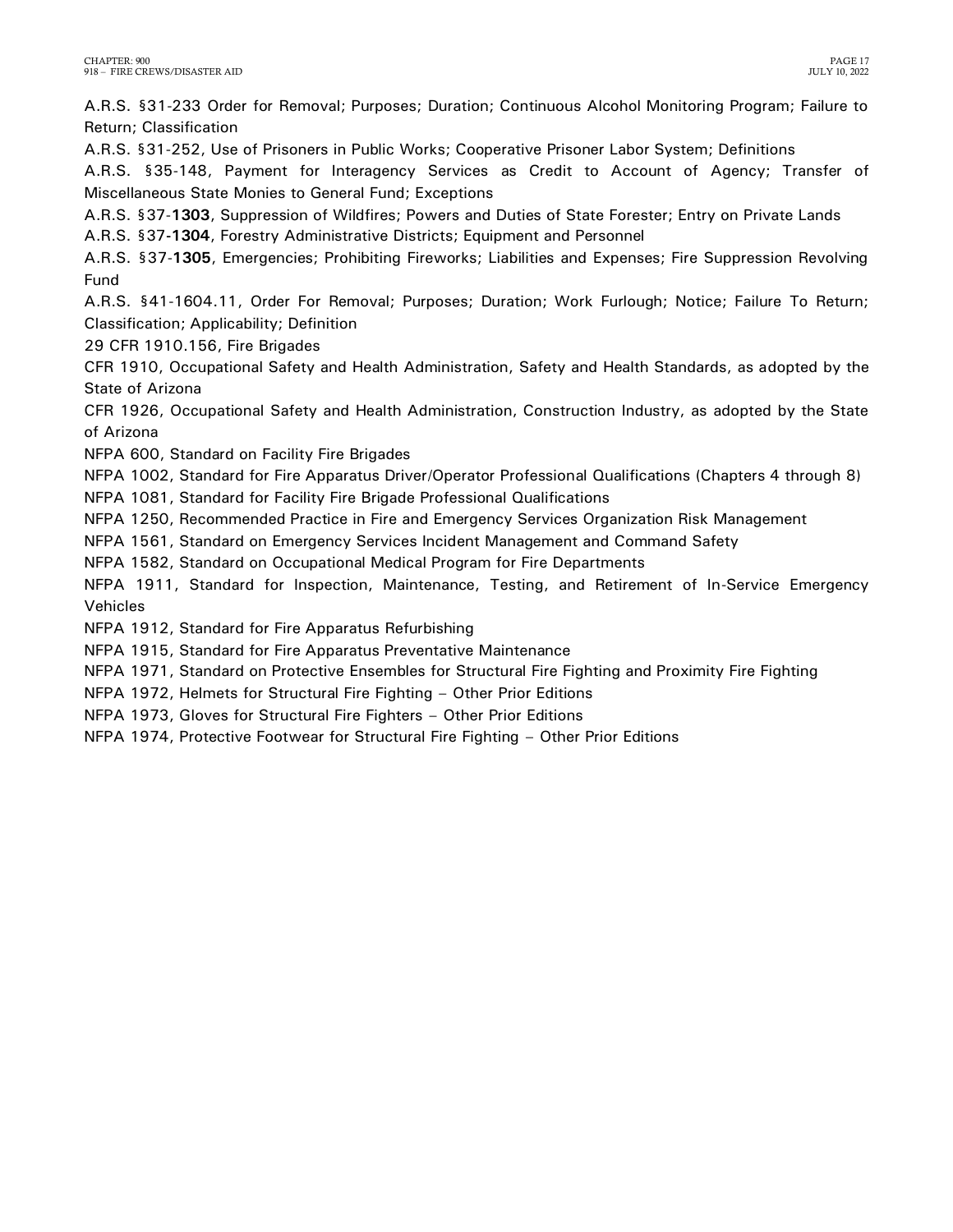## **ATTACHMENT A**

### **FIRE CREW ESSENTIAL FUNCTIONS AND WORK CONDITIONS**

| <b>Time/Work Volume</b>                                                                                                                                                              | <b>Physical Requirements</b>                                                                                                                                                                                                                                            | <b>Environment</b>                                                                                                                                                                                                           | <b>Physical Exposures</b>                                                                                                                                               |
|--------------------------------------------------------------------------------------------------------------------------------------------------------------------------------------|-------------------------------------------------------------------------------------------------------------------------------------------------------------------------------------------------------------------------------------------------------------------------|------------------------------------------------------------------------------------------------------------------------------------------------------------------------------------------------------------------------------|-------------------------------------------------------------------------------------------------------------------------------------------------------------------------|
| Long hours (minimum of 12-hour<br>shifts)<br>• Irregular hours<br>• Shift work<br>Multiple and consecutive<br>assignments<br>• Pace of work typically set by<br>emergency situations | Lift and carry more than 50<br>$\bullet$<br>pounds<br>Lifting or loading boxes and<br>$\bullet$<br>equipment<br>Work independently, and on<br>$\bullet$<br>small and large teams<br>Use PPE (includes hard hat,<br>$\bullet$<br>boots, eyewear, and other<br>equipment) | May include:<br>Rocky, loose, or muddy ground<br>surfaces<br>Varied climates (cold/hot/wet/dry<br>/humid/snow/rain)<br>Varied light conditions, including<br>dim light or darkness<br>High altitudes<br>$\bullet$<br>Heights | • Light (bright sunshine, UV)<br><b>Burning materials</b><br>• Extreme heat<br>• Airborne particles<br>Fumes and gasses<br>$\bullet$<br>• Allergens                     |
| Ability to meet "arduous" level<br>performance testing                                                                                                                               | Arduous exertion<br>$\bullet$<br>Kneeling and stooping<br>$\bullet$<br>Pulling hoses<br>$\bullet$<br>Running, jumping, twisting and<br>$\bullet$<br>bending<br>Rapid pull-out to safety zones<br>$\bullet$<br>Provide rescue and evacuation<br>$\bullet$<br>assistance  | Holes and drop offs<br>Rough roads<br>Open bodies of water<br>Isolated/remote sites                                                                                                                                          | Loud noises<br>Snakes and insects/ticks<br>• Poisonous plants<br>• Trucks and other large equipment<br>Close quarters, large numbers of<br>other workers<br>Dehydration |